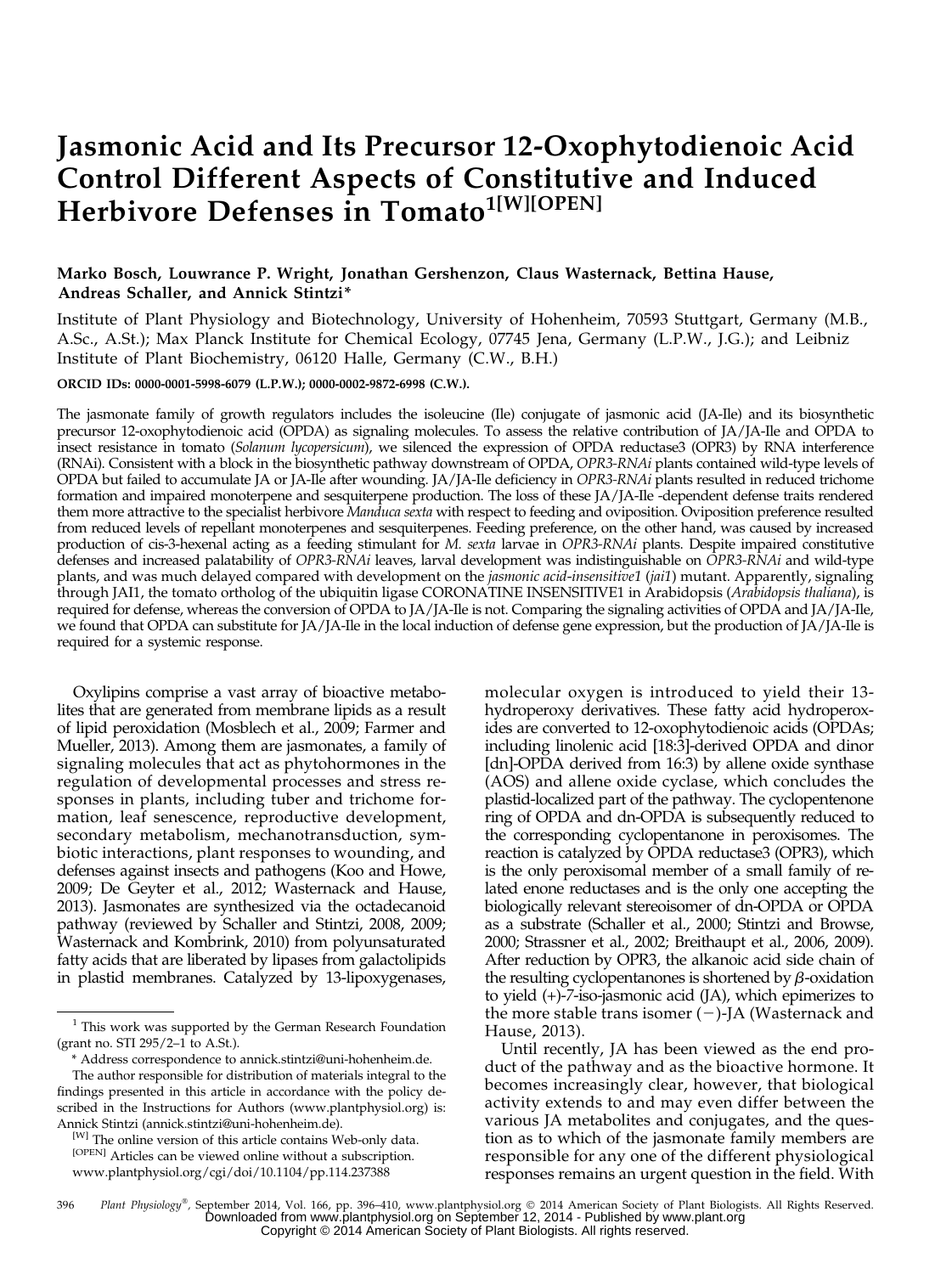respect to biological activity, the isoleucine (Ile) conjugate of JA (JA-Ile) is the best characterized family member, and it is also the only jasmonate for which the molecular basis of its gene-regulatory activity has been elucidated. The conjugation of JA to Ile is catalyzed by the amino acid conjugate synthetase JASMONATE RESISTANT1 (JAR1) via an activated acyl-adenylate intermediate in an ATP-dependent reaction (Staswick et al., 2002; Staswick and Tiryaki, 2004; Westfall et al., 2012). JA-Ile, more precisely, the (+)-7-iso-JA-L-Ile isomer retaining cis configuration at C3 and C7 of the cyclopentanone ring as established by allene oxide cyclase and OPR3, is perceived by CORONATINE IN-SENSITIVE1 (COI1) and JASMONATE ZIM DOMAIN (JAZ) in a coreceptor complex (Chini et al., 2007; Thines et al., 2007; Fonseca et al., 2009; Yan et al., 2009; Sheard et al., 2010). After binding of JA-Ile, COI1 mediates the ubiquitin-dependent degradation of JAZ repressors resulting in the activation of JA-dependent gene expression (Browse, 2009; Pauwels and Goossens, 2011; Kazan and Manners, 2012).

The phenotype of the *jar1* mutant indicates that JAR1 activity and conjugation of JA to Ile is required for some but not all jasmonate-regulated processes. Processes that depend on JAR1 include JA-induced root growth inhibition (Staswick et al., 1992), resistance against certain pathogens (Staswick et al., 1998; van Loon et al., 1998; Ryu et al., 2004), and protection against ozone damage (Overmyer et al., 2000; Rao et al., 2000), whereas JAinduced cell cycle arrest (Zhang and Turner, 2008; Noir et al., 2013), anthocyanin accumulation (Loreti et al., 2008; Chen et al., 2007), and some wound responses in Arabidopsis (Arabidopsis thaliana; Suza and Staswick, 2008; Zhang and Turner, 2008) are JAR1 independent. Bioactive jasmonates other than JA-Ile must therefore exist. Similarly in coyote tobacco (Nicotiana attenuata), silencing of JAR4 and JAR6, the two functionally redundant homologs of JAR1 in Arabidopsis, identified JA-Ile as one but not the only jasmonate signal for induced resistance against herbivores (Kang et al., 2006; Wang et al., 2008).

Signaling activity has in fact been demonstrated for other members of the jasmonate family. 12-hydroxyjasmonate (12-OH-JA, tuberonic acid) and its O-glucoside have long been implicated in potato (Solanum tuberosum) tuber formation (Yoshihara et al., 1989), and the latter is also responsible for nyctinastic leaf movements in Albizzia (Nakamura et al., 2011). cis-Jasmone acts as a signal for the induction of indirect defense and COI1-independent gene expression (Matthes et al., 2010). In addition, OPDA has also been identified as a signaling molecule that differs in activity from JA/JA-Ile (Stintzi et al., 2001; Dave and Graham, 2012; Park et al., 2013). OPDA is much more active than JA/JA-Ile in mechanotransduction (Stelmach et al., 1998; Blechert et al., 1999; Escalante-Pérez et al., 2011) and it sustains resistance of Arabidopsis plants against herbivores and pathogens in absence of JA/JA-Ile (Stintzi et al., 2001; Zhang and Turner, 2008; Stotz et al., 2011). OPDA also elicits the synthesis of diterpenoidderived volatiles in lima bean (Phaseolus lunatus) and the

accumulation of phytoalexins in soybean (Glycine max) more efficiently than JA (Koch et al., 1999; Fliegmann et al., 2003). Seed dormancy is regulated by OPDA in Arabidopsis (Dave et al., 2011), and in tomato (Solanum lycopersicum) OPDA rather than JA/JA-Ile is also required for embryo development (Goetz et al., 2012). A distinct set of genes is controlled by OPDA in Arabidopsis, which shows only partial overlap with those regulated by JA/JA-Ile and includes COI1-dependent as well as COI1-independent genes (Stintzi et al., 2001; Taki et al., 2005; Mueller et al., 2008; Ribot et al., 2008; Stotz et al., 2013).

OPDA is not perceived by the COI1-JAZ coreceptor complex (Thines et al., 2007; Sheard et al., 2010), and the mechanisms underlying OPDA signaling through COI1 are not understood. COI1-independent gene activation, on the other hand, can be attributed in part to the strong electrophilicity and high reactivity of its  $\alpha$ , $\beta$ -unsaturated carbonyl group, a characteristic feature of reactive electrophiles that are known for their cytotoxic and gene-regulatory activities (Alméras et al., 2003; Taki et al., 2005; Mueller et al., 2008; Farmer and Mueller, 2013). Furthermore, the specific interaction of OPDA with the plastidic Cyclophilin20-3 (CYP20-3) was recently shown to mediate the readjustment of cellular redox homeostasis after wounding (Park et al., 2013). The contribution of CYP20-3 to OPDA signaling is further supported by the JA/OPDA/coronatineinsensitive phenotypes of the cyp20-3 loss-of-function mutant with respect to increased resistance to Pseudomonas syringae, OPDA-induced root growth inhibition, and attenuated expression of OPDA-responsive genes after OPDA application (Park et al., 2013).

Although the collective data clearly support a role for OPDA as a signaling molecule in its own right, the validity of this conclusion was recently questioned (Chehab et al., 2011). In many of the studies cited above, the Arabidopsis opr3 mutant was used as a tool to distinguish between JA/JA-Ile- and OPDA-specific signaling. opr3 harbors a Transfer-DNA insertion within the second intron of the OPR3 gene (Sanders et al., 2000; Stintzi and Browse, 2000). Upon Botrytis cinerea infection, the intron appears to be spliced, giving rise to functional OPR3 transcripts (Chehab et al., 2011). Therefore, opr3 does not seem to behave as a true null mutant under certain conditions, particularly pathogen infection. The authors thus argue for JA/JA-Ile as the primary defense signal, and for a reassessment of defense signaling activities ascribed to OPDA (Chehab et al., 2011).

We addressed this question by performing a loss-offunction analysis in tomato. The tomato OPR3 gene was silenced by RNA interference (RNAi) and the resulting transgenic plants were analyzed with respect to oxylipin content, herbivore resistance, and defense signaling. We found OPR3-RNAi plants to be impaired in trichome formation and secondary metabolite production. The loss of these JA/JA-Ile-dependent defense traits rendered them more attractive to the specialist herbivore Manduca sexta with respect to feeding and oviposition. Despite impaired constitutive defenses,

Downloaded from [www.plantphysiol.org](http://www.plantphysiol.org/) on September 12, 2014 - Published by [www.plant.org](http://www.plant.org) Copyright © 2014 American Society of Plant Biologists. All rights reserved.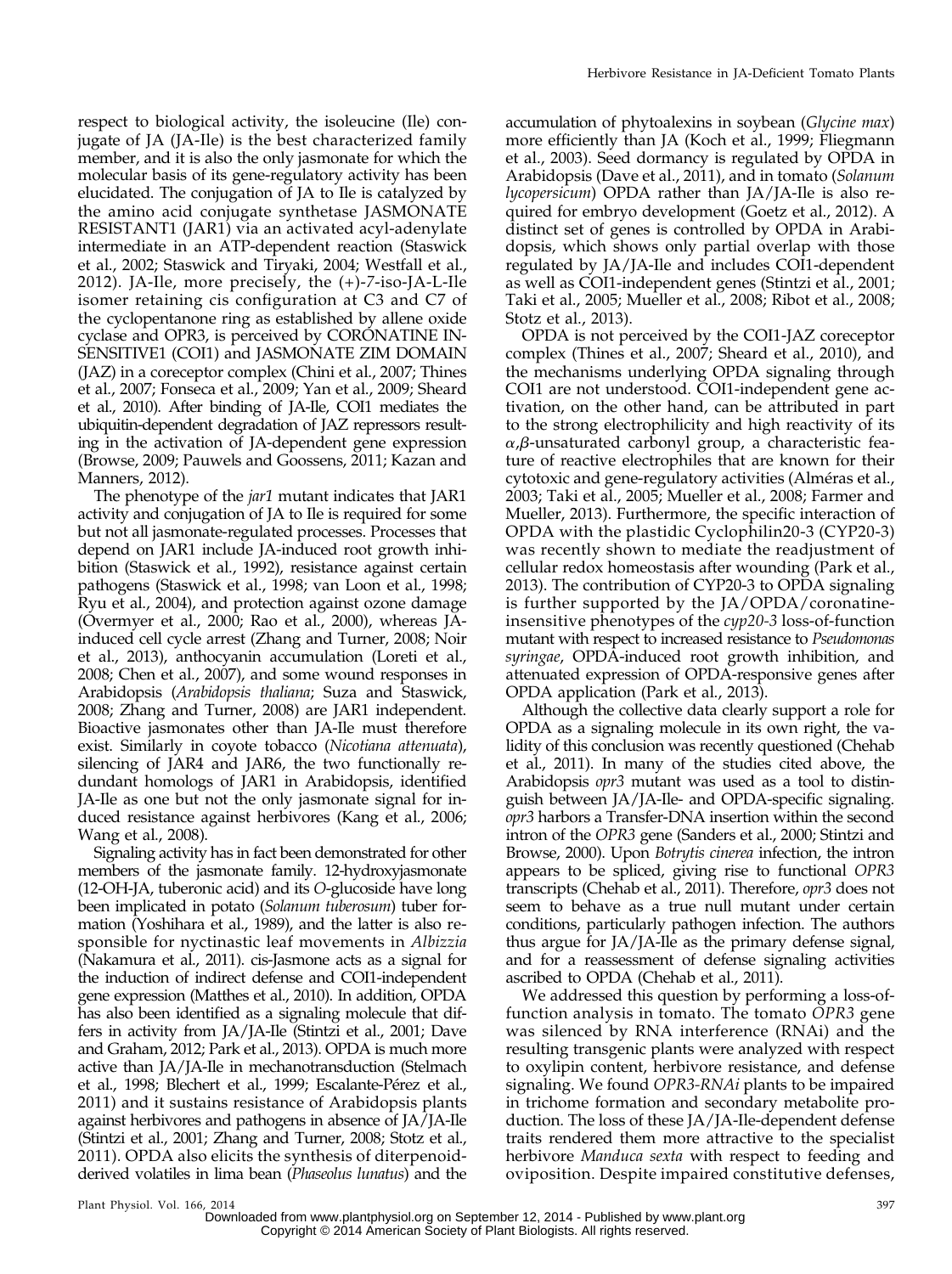larval development was indistinguishable on OPR3-RNAi and wild-type plants, and was much delayed compared with development on the jasmonic acid-insensitive1 (jai1) mutant. Signaling through JAI1 is thus required for insect resistance, whereas JA/JA-Ile production is not. Consistent with this notion, we found OPDA to be active as a signal for defense gene induction after wounding. Systemic signaling, however, relied on JA/JA-Ile formation.

## RESULTS

## Silencing of SlOPR3 Expression

To assess the relative importance of JA/JA-Ile and the jasmonate precursor OPDA for herbivore defenses in tomato, we silenced the expression of OPR3 by RNAi. As previously shown for Arabidopsis and tomato plants that are deficient in JA/JA-Ile biosynthesis or signaling, transgenic plants expressing the OPR3 hairpin construct turned out to be sterile. However, similar to JA- and JA-Ile-deficient Arabidopsis mutants, in which fertility can be restored by application of jasmonates (McConn and Browse, 1996; Stintzi and Browse, 2000; Ishiguro et al., 2001; Park et al., 2002), we were able to obtain seeds from these plants by methyl jasmonate treatment of flower buds and squeezing of the anther cone to facilitate pollen release. T1 plants were grown from these seeds and OPR3 protein levels were analyzed on western blots. Ten independent RNAi lines in which OPR3 was undetectable were chosen for further analysis [\(Supplemental Fig. S1\)](http://www.plantphysiol.org/cgi/content/full/pp.114.237388/DC1). Confirming the specificity of silencing, expression of the closest OPR3 homolog was found to be unaffected in three randomly chosen OPR3-RNAi lines (P3, J30, and J55; [Supplemental Fig. S2\)](http://www.plantphysiol.org/cgi/content/full/pp.114.237388/DC1).

To assess the efficiency of OPR3 silencing and the effect of OPR3 deficiency on jasmonate content, we compared the levels of jasmonates downstream of the OPR3 reaction in RNAi lines and wild-type plants. The results are shown in Figure 1A for JA, its bioactive derivative JA-Ile, and its inactivation product 12-OH-JA. In unwounded plants, 12-OH-JA levels were similar in OPR3-RNAi and wild-type plants, whereas JA and JA-Ile levels were significantly reduced (230 versus 370 pmol/g fresh weight and 95 versus 140 pmol/g fresh weight, respectively; Student's t test at  $P < 0.05$  for JA and  $P < 0.01$  for JA-Ile). Forty min after wounding, a strong increase was observed for JA (19-fold), JA-Ile (35-fold), and 12-OH-JA (6-fold) in wild-type plants, but not in OPR3-RNAi plants (Fig. 1A). Two h after wounding, there was a further increase of 12-OH-JA in wild-type plants with a concomitant decrease in JA (Fig. 1B) as a result of hormone inactivation by  $\omega$ -hydroxylation (Miersch et al., 2008; Heitz et al., 2012; Koo and Howe, 2012). No such increase was observed in OPR3-RNAi plants (Fig. 1B). By contrast, the OPR3 substrate OPDA accumulated to similar levels 2 h after wounding in both wild-type and OPR3-RNAi plants (Fig. 1B). We conclude that OPR3 activity was efficiently reduced in silenced plants, resulting in a depletion of downstream products. Any residual OPR3 activity that may still be present in RNAi lines is insufficient to



Figure 1. Jasmonate levels in wild-type and OPR3-RNAi plants. A, Jasmonates in wild-type (WT, dark blue) and OPR3-RNAi leaf tissue (RNAi, green) 40 min after wounding (W, filled bars) compared with unwounded controls (C, hatched bars). JA, JA-Ile, and 12-OH-JA were quantified by liquid chromatography-tandem mass spectrometry after solid-phase extraction of methanolic extracts. Jasmonate levels are given in nanomoles per gram of fresh weight (FW) as the mean  $\pm$  sp of six biological replicates for wild-type plants. For OPR3-RNAi plants, three biological replicates were performed on each of three independent transgenic lines. B, OPDA, JA, and 12-OH-JA were quantified by GC-MS in wild-type and OPR3-RNAi plants 2 h after wounding (color scheme as in A). The experiment involved eight and four biological replicates on independent RNAi lines for wounded plants and unwounded controls, respectively. Asterisks indicate significant differences between OPR3-RNAi and wild-type plants (\* $P$  < 0.05,  $*P < 0.01$ , and  $*P < 0.001$ .

sustain the burst of JA/JA-Ile and the accumulation of hydroxylated JA catabolites in wounded leaves. Furthermore, the sterile phenotype of OPR3-RNAi plants suggests that there may also be a strong reduction of OPR3 activity and basal JA/JA-Ile levels in developing flowers.

## Herbivore Defense in OPR3-Silenced Tomato Plants

To investigate the relative contribution of OPDA and JA/JA-Ile to insect resistance, we performed bioassays comparing the wild-type tomato with either OPR3 silenced plants that are impaired in the production of JA/JA-Ile or with the jai1-1 mutant that is unable to respond to JA-Ile (Li et al., 2004). In dual-choice tests, M. sexta larvae strongly preferred leaf discs of OPR3-RNAi and *jai1-1* mutants over the corresponding wild-type background (cvs UC82B and Castlemart, respectively; Fig. 2A). The data suggest that the mutants lack herbivore

398 Plant Physiol. Vol. 166, 2014 Downloaded from [www.plantphysiol.org](http://www.plantphysiol.org/) on September 12, 2014 - Published by [www.plant.org](http://www.plant.org) Copyright © 2014 American Society of Plant Biologists. All rights reserved.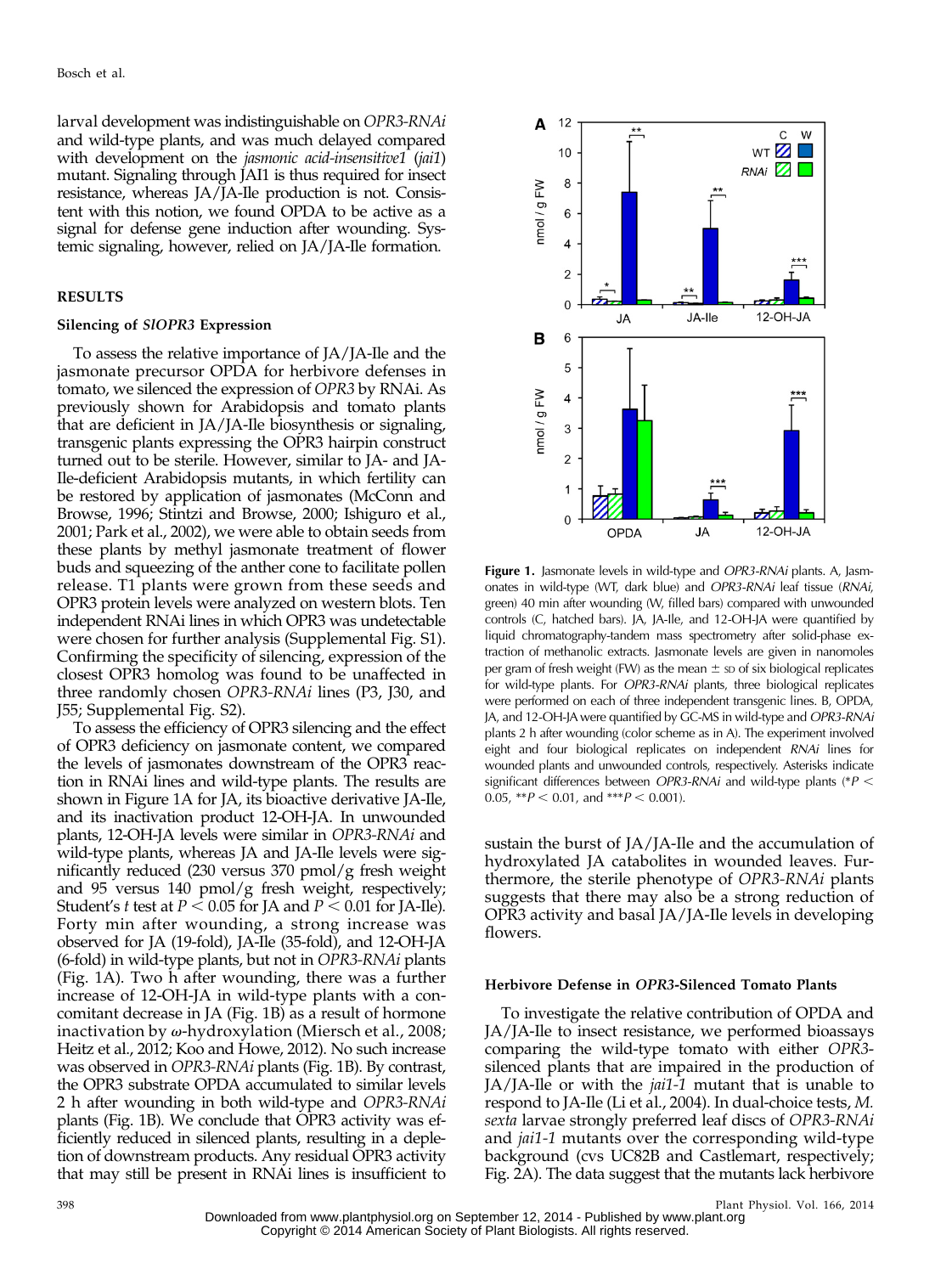

Figure 2. Bioassays assessing the relative contribution of OPDA and JA/JA-Ile to insect resistance. A, Dual-choice tests revealing a preference of M. sexta larvae for OPR3-RNAi and jai1-1 mutants over wildtype plants. Leaf discs from either OPR3-RNAi (three independent transgenic lines) or jai1-1 mutant plants and the corresponding wildtype controls ( $WT_1$ , cv UC82B; and  $WT_2$ , cv Castlemart) were offered to third-instar M. sexta larvae. The leaf area consumed within 4 h of feeding is indicated in percentages  $\pm$  sp (n = 33, P < 0.001). B, Nochoice tests assessing palatability of OPR3-RNAi and jai1-1 mutants compared with the wild type. A single forth-instar M. sexta larva was offered 500 mg of leaf discs from either OPR3-RNAi plants, jai1-1 mutants, or the respective controls. The leaf mass that was consumed within 30 min is indicated in percentages  $\pm$  sp (n = 100 for OPR3-RNAi [four independent transgenic lines] and cv UC82B;  $n = 55$  for jai1-1 and cv Castlemart). In A and B, the wild type is shown in dark blue, OPR3-RNAi in green, and jai1-1 in yellow. Both experiments were performed with leaf material from healthy plants (hatched bars) and from plants that were wounded 24 h before the experiment (filled bars). Asterisks indicate significant differences (Wilcoxon rank sum test; \*\* $P < 0.01$  and \*\*\* $P < 0.001$ ). n.s., Not significant.

defense traits that are only present in wild-type plants and thus depend on JA/JA-Ile biosynthesis and signaling. Alternatively, the mutants may produce compounds that stimulate feeding of M. sexta larvae.

Consistent with either possibility, the palatability of OPR3-RNAi and jai1-1 plants was found to be higher compared with the respective wild types. In no-choice experiments, the larvae consumed about twice as much leaf disc material of the mutants deficient in JA/JA-Ile production and signaling (Fig. 2B). Interestingly, palatability of the wild type was further reduced when plants were wounded 24 h before the feeding trial (Fig. 2B). This wound-induced effect was not seen in OPR3- RNAi and jai1-1 plants, suggesting that OPDA cannot substitute for JA/JA-Ile as a signal in either the wound-

induced reduction of leaf palatability (Fig. 2B) or in jasmonate-dependent formation of constitutive defense traits affecting feeding preference of the specialist M. sexta (Fig. 2A). In addition to feeding preference, JA/ JA-Ile deficiency was also found to affect host plant choice for oviposition. In dual-choice tests presenting wild-type tomato and OPR3-RNAi plants to ovipositing M. sexta females in a two-channel olfactometer, a clear preference was observed for OPR3-silenced plants over the wild-type control (Fig. 3).

## Comparison of Constitutive Herbivore Defense Traits in OPR3-RNAi and Wild-Type Plants

To identify the factors that might be responsible for the observed differences in attractiveness for feeding and oviposition, we compared nutritional quality, trichome density, and trichome metabolites of OPR3 silenced and wild-type plants. Total nitrogen content was unaffected by JA/JA-Ile deficiency in RNAi plants (Fig. 4A). Likewise, the levels of starch, total sugars, and reducing sugars were all indistinguishable between RNAi plants and controls (Fig. 4A). Only the amount of bound carbon was slightly reduced in OPR3-silenced plants compared with control plants (Fig. 4A). The pronounced differences in palatability and attractiveness as a host for feeding and ovipositing *M. sexta* can thus not be explained by differences in nutritional quality.



Figure 3. M. sexta oviposition preference for OPR3-RNAi plants as a result of impaired terpene production. To assess oviposition preference, tomato wild-type and OPR3-RNAi plants were offered to a pair of mating M. sexta in a two-channel olfactometer. A choice for the wild type (WT) is indicated by blue bars, a choice for OPR3-RNAi in green, and no choice in gray. When no further odorants were added, the preference for RNAi plants was statistically significant ( $n = 35$ ,  $\chi^2 =$ 48.8, \*\*\* $P = 0.0001$ ). In a wild-type/wild-type comparison, the addition of cis-3-hexenal on one side of the olfactometer had no influence on oviposition preference ( $n = 16$ ,  $\chi^2 = 0.87$ ,  $P = 0.64$ ). By contrast, the addition of a mixture of terpenes reflecting the terpene content of wildtype trichomes in the OPR3-RNAi/OPR3-RNAi comparison had a significant deterrent effect ( $n = 21$ ,  $\chi^2 = 22.6$ , \*\*\* $P < 0.0001$ ). n.s., Not significant.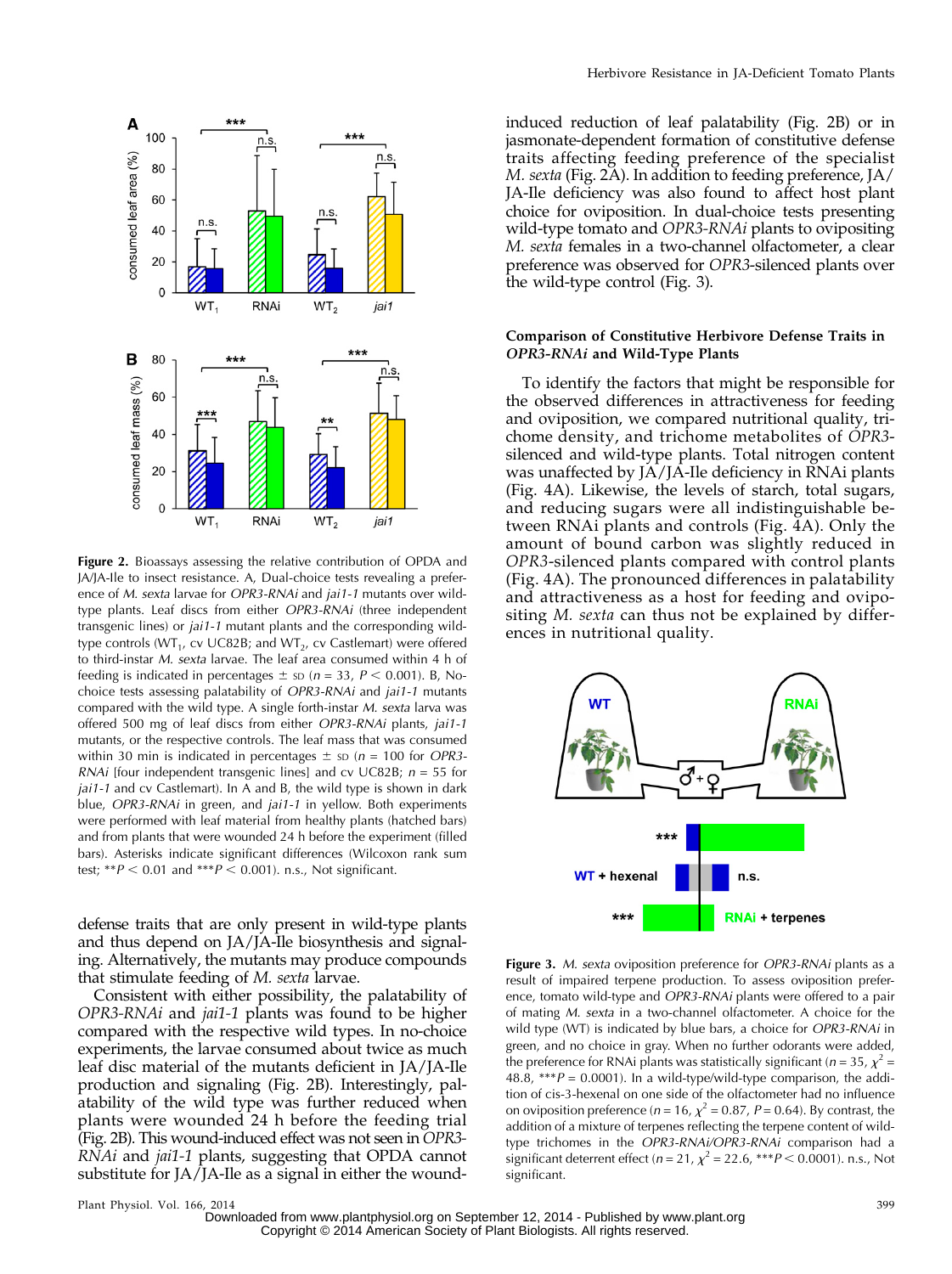Next we looked at trichome development, which is known to be regulated by jasmonates (Li et al., 2004; Boughton et al., 2005; Yoshida et al., 2009) and is a wellestablished resistance factor (Kennedy, 2003; Dalin et al., 2008; Kang et al., 2010). There are glandular and nonglandular trichomes in tomato, with glandular trichomes types IV and VI being most relevant for insect resistance (Kennedy, 2003). The latter were found to be affected in OPR3-RNAi plants. In three independent RNAi lines, the density of type VI trichomes was reduced by about twothirds (Fig. 4B), and their metabolite content differed from that of wild-type trichomes. Gas chromatographymass spectrometry (GC-MS) analyses of trichome extracts detected significant differences for 10 compounds that were identified as cis-3-hexenal, five monoterpenes  $(\alpha$ -pinene, 2-carene, limonene, and  $\alpha$ - and  $\beta$ -phellandrene),

three sesquiterpenes ( $\alpha$ -humulene,  $\delta$ -elemene, and  $\beta$ -caryophyllene), and one unknown compound (Fig. 4C; [Supplemental Figs. S3 and S4](http://www.plantphysiol.org/cgi/content/full/pp.114.237388/DC1); [Supplemental Tables S1](http://www.plantphysiol.org/cgi/content/full/pp.114.237388/DC1)– [S3\)](http://www.plantphysiol.org/cgi/content/full/pp.114.237388/DC1). The differences were particularly strong for monoterpenes that were reduced by an average factor of 24 in OPR3-RNAi compared with wild-type trichomes, whereas sesquiterpenes showed on average a 9-fold reduction. On the other hand, cis-3-hexenal was increased 2.5-fold in OPR3-silenced plants over control levels (Fig. 4C).

# cis-3-Hexenal and Terpenes Affect Feeding Preference and Oviposition Behavior

To address the question of whether differences in trichome density or content are responsible for the feeding preference of M. sexta larvae for JA/JA-Ile-deficient



Figure 4. Effect of OPR3 silencing on nutritional quality, trichome density, and volatile production. A, Nutritional quality. Total leaf nitrogen, bound carbon, and carbohydrate content (complete [total] sugars, reducing sugars, and starch) were analyzed in the wild type (black bars;  $n = 4$  for total carbon and nitrogen,  $n = 15$  for carbohydrates), and in OPR3-RNAi plants (gray bars;  $n = 12$  for total carbon and nitrogen,  $n = 15$  for carbohydrates) in milligrams per gram of fresh weight (FW). B, Trichome density. Trichome density is given as the number of type VI trichomes per square centimeter of leaf area for the wild type (black bar;  $n = 26$ ) and three independent *OPR3-RNAi* lines (gray bars;  $n = 15$ , 15, and 5 for lines J55 [left], P3 [center], and J18 [right bar], respectively). C, Trichome volatiles. GC-MS analyses identified significant differences for 10 compounds identified as cis-3 hexenal, five monoterpenes ( $\alpha$ -pinene, 2-carene, limonene, and  $\alpha$ - and  $\beta$ -phellandrene), three sesquiterpenes ( $\alpha$ -humulene,  $\delta$ -elemene, and  $\beta$ -caryophyllene), and one unknown (mass spectrum in [Supplemental Fig. S4\)](http://www.plantphysiol.org/cgi/content/full/pp.114.237388/DC1) that were quantified in nanograms per microliter of trichome extract (1  $\mu$ L corresponding to 2 mg of leaf material) in two technical replicates performed on each of two independent RNAi lines. Data in A to C show the mean  $\pm$  so for wild type in black and OPR3-RNAi in gray. The identification of  $\delta$ -elemene may be an artifact because it may have formed from germacrene C in the injector during gas chromatography (Quintana et al., 2003). Asterisks in A and B indicate significant differences (\*P < 0.05 and \*\*\*P < 0.001). FW, fresh weight.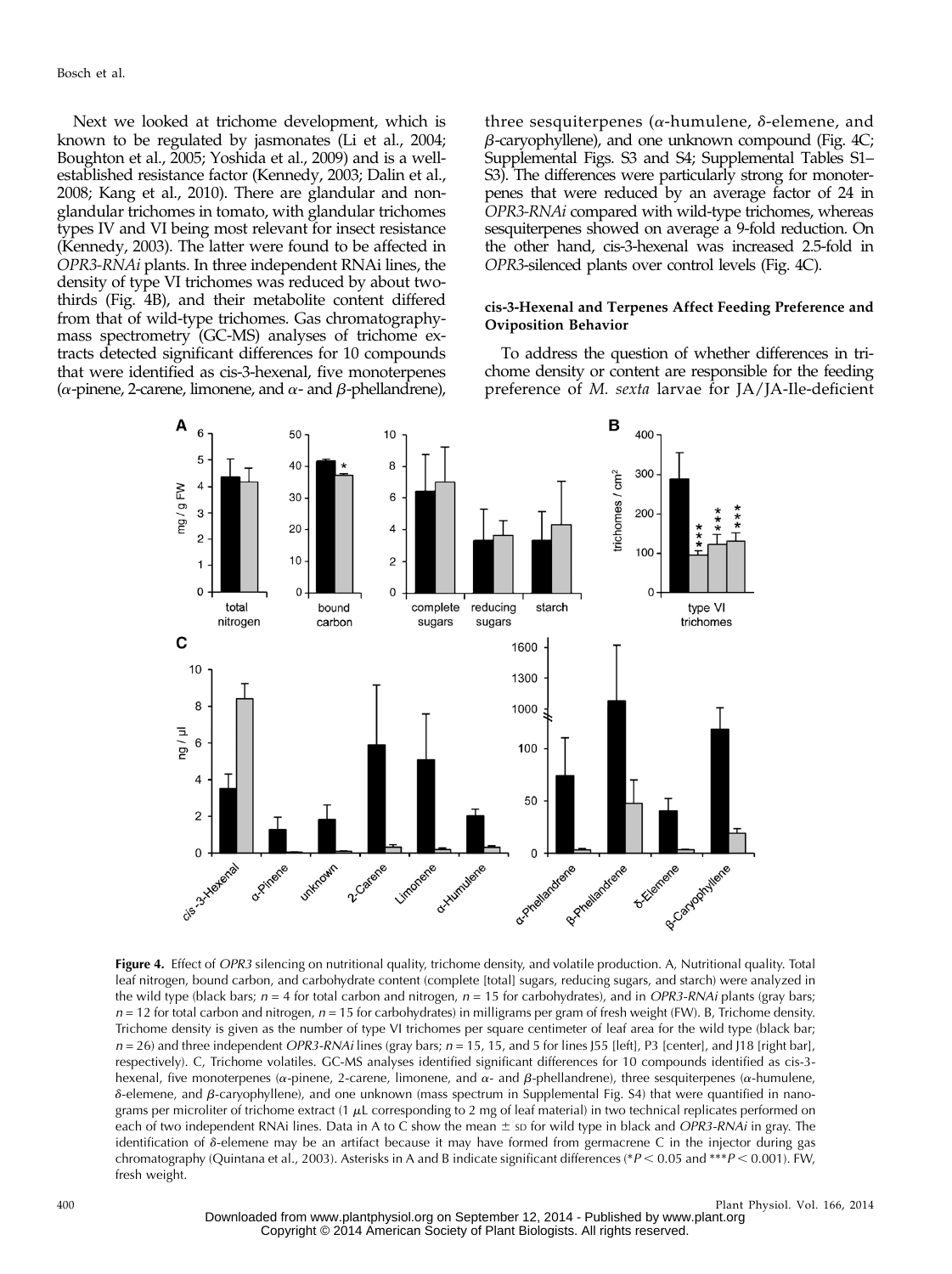plants, dual-choice tests were performed using an artificial diet to which trichome extracts from either wild-type or OPR3-silenced plants were added. Similar to the preference for leaves of OPR3-RNAi plants over wild-type leaves (Fig. 2A), the larvae also consumed much more of the artificial diet supplemented with extracts from OPR3-RNAi trichomes compared with the diet with wildtype extract (Fig. 5A). This observation suggests that changes in trichome density and/or composition may be responsible for the observed feeding behavior. To account for the reduced density of trichomes in OPR3-RNAi plants (Fig. 4B) and a correspondingly lower concentration of trichome constituents in trichome extracts, the experiment was repeated with the amount of wild-type extract reduced to one-third, but feeding preference for OPR3- RNAi diet remained the same (Fig. 5A). Therefore, the observed feeding behavior may be caused either by a deterrent effect of terpenes that are more abundant in the wild type or alternatively, by an attractive effect of cis-3 hexenal that is increased in OPR3-RNAi trichomes. The latter seems to be the case, because any feeding preference was lost when the extracts from wild-type trichomes were complemented with cis-3-hexenal to match the concentration in OPR3-RNAi trichomes (Fig. 5A). To confirm this conclusion, we performed dual-choice tests comparing an artificial diet to which commercially available terpenes were added in a blend reflecting the terpene content of either wild-type or OPR3-RNAi trichomes, as well as cis-3 hexenal, again comparing wild-type and OPR3-RNAi concentrations. Although differences in terpene concentration had no effect on feeding behavior, a strong stimulatory effect was observed for cis-3-hexenal (Fig. 5B), explaining the observed feeding preference of M. sexta larvae for OPR3-RNAi plants (Fig. 2A).

To address the question of whether differences in cis-3-hexenal content can also account for the differences in host plant selection for oviposition, we offered M. sexta females a choice between two wild-type tomato plants, with cis-3-hexenal added on one side of the olfactometer and the solvent control on the other. In this experiment, the insects did not distinguish between the two plants and many made no choice at all (Fig. 3). By contrast, when two OPR3-RNAi plants were offered the wild-type blend of terpenes added on one side, a repellant activity of terpenes was observed (Fig. 3). We conclude that oviposition and feeding behavior are differentially affected by secondary metabolites, with terpenes having a repellant effect on ovipositing M. sexta females and cis-3-hexenal stimulating the feeding of the larvae.

# Performance of M. sexta Larvae Is Impaired on jai1-1 But Unaffected on OPR3-RNAi Host Plants

Considering that M. sexta larvae showed a strong preference for leaves of OPR3-RNAi and jai1-1 mutants over wild-type controls, and also consumed much more leaf material of the plants that were deficient in JA/JA-Ile biosynthesis or signaling, we suspected that



Figure 5. cis-3-Hexenal acts as a feeding stimulant for M. sexta larvae. A, Dual-choice tests were performed with an artificial diet to which extracts from wild-type (WT; black bars) or OPR3-RNAi trichomes (gray bars) were added (WT versus RNAi, left). To account for the reduced trichome density of OPR3-RNAi plants, the experiment was repeated with the amount of wild-type extract reduced to one-third (1/3 WT versus RNAi, center). In the last comparison, wild-type extract was complemented by the addition of cis-3-hexenal to match the concentration observed in OPR3-RNAi trichomes (WT+hex versus RNAi, right). B, Dual-choice tests were performed with an artificial diet to which synthetic compounds (a terpene blend or cis-3-hexenal) were added in concentrations reflecting the composition of the wild type (black bars) or OPR3-RNAi trichomes (gray bars). The consumed diet in A and B is given in percentages as the mean of 33 experiments for each genotype and treatment  $\pm$  se. Asterisks indicate statistically significant differences (Wilcoxon rank sum test;  $***P$  < 0.001). n.s., Not significant.

both genotypes might be similarly impaired in resistance against M. sexta and sustain faster development of the larvae than the wild type. This was clearly not the case. There was no difference in growth between M. sexta larvae reared on OPR3-RNAi or wild-type plants. In an experiment with eighty 3-d-old, 10-mg larvae placed on each of the two genotypes, their development was indistinguishable until they entered the wandering stage at day 17, with an average mass of 4.36 and 4.14 g on wild-type and *OPR3-RNAi* plants, respectively (Fig. 6A). Therefore, resistance against M. sexta larvae appears to be at wild-type levels in OPR3-RNAi plants, despite the fact that these plants fail to produce  $\tilde{A}/\tilde{A}$ -Ile as a defense signal in response to wounding (Fig. 1) or M. sexta feeding [\(Supplemental Fig. S5\)](http://www.plantphysiol.org/cgi/content/full/pp.114.237388/DC1). Apparently, silencing of OPR3 expression and loss of JA/JA-Ile production do not compromise resistance against M. sexta, whereas impaired JA/JA-Ile signaling does. On the *jai1-1* mutant, larvae developed much faster than on wild-type or OPR3- RNAi plants. They entered the wandering stage 3 d earlier at an average weight of 4.67 g on jai1-1 when larvae reared on the wild type had attained only 1.25 g (Fig. 6B).

In contrast with the short-term feeding assays testing for host plant attractiveness and palatability in which freshly prepared leaf discs were used that did not have sufficient time to mount an induced wound response, intact plants were used for the assessment of larval performance over numerous days, allowing the plants to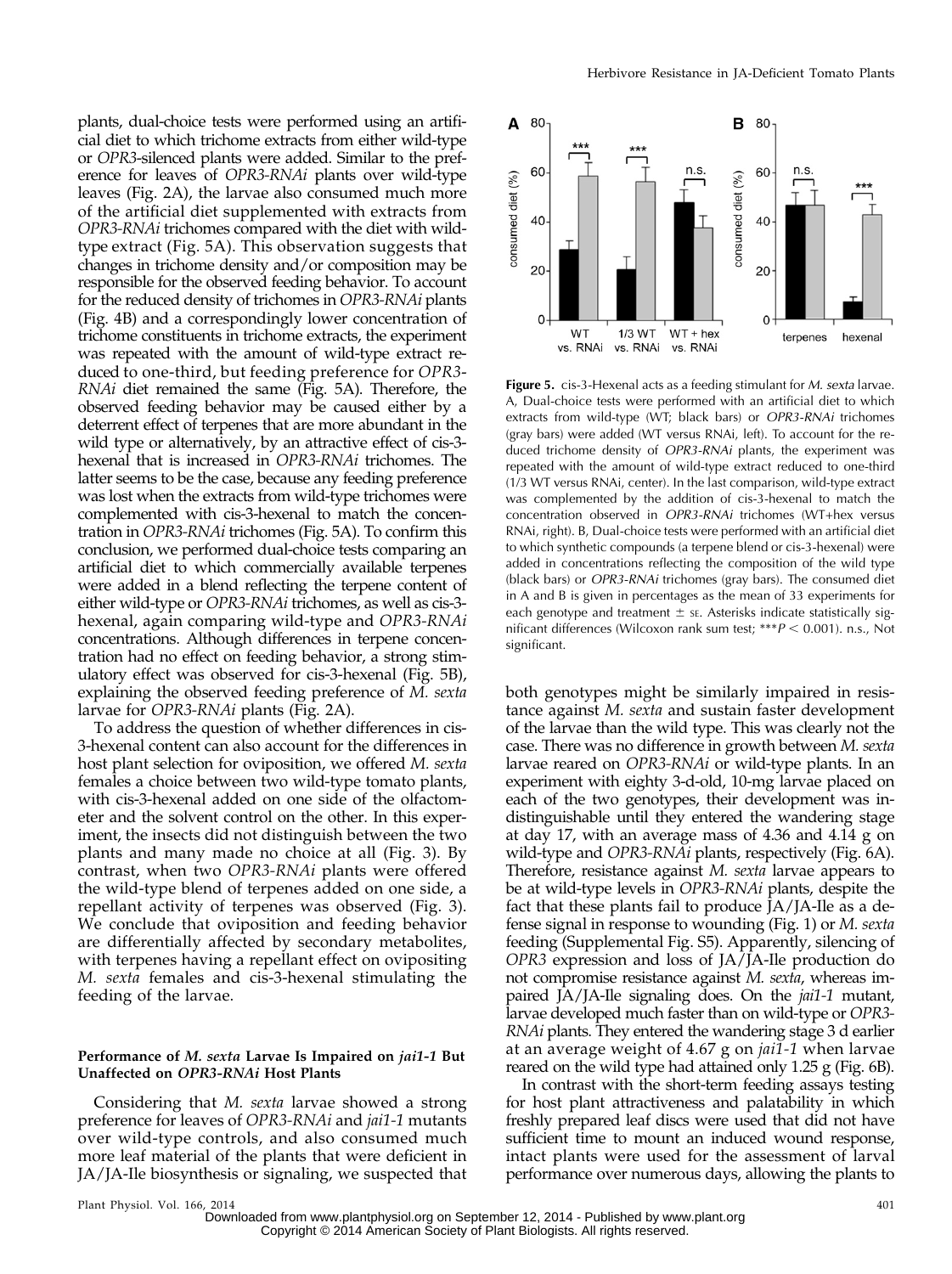respond to insect feeding. Induced defenses are thus likely to become more relevant in these experiments. The observation that OPR3-RNAi plants behaved like the wild type, whereas *jai1-1* mutants sustained faster development of the herbivore, suggests that induced compared with constitutive defense traits are more relevant with respect to the control of larval performance. It also implies that JAI1/COI1 signaling is required for induced defense, whereas OPR3 and hence JA/JA-Ile production are not. The OPR3 substrate OPDA may thus substitute for JA/JA-Ile as a signal molecule for the activation of induced defenses.

# OPDA Is Sufficient for Local Induction of Herbivore Defense Genes But Not for Systemic Signaling

To test whether herbivore defense can be activated in the absence of JA/JA-Ile, we analyzed transcript levels for proteinase inhibitor II (PI-II), a systemic woundresponse protein (Schaller and Ryan, 1996) and a wellestablished marker for induced defense against insects in tomato (Farmer and Ryan, 1992; Li et al., 2003). Wounding caused the accumulation of PI-II transcripts in leaves of OPR3-RNAi plants (Fig. 7, local leaves), indicating that JA/JA-Ile production is not required for defense gene activation at the site of wounding. The incomplete octadecanoid pathway terminating with OPDA production may thus be sufficient for the induction of herbivore defense gene expression. Indeed, treatment with the JA/JA-Ile precursors linolenic acid or OPDA induced the accumulation of PI-II transcripts in both OPR3-RNAi plants and wild-type controls (Fig. 8). The data indicate that conversion of the precursors to JA/ JA-Ile is not necessary and confirm OPDA as a signal for herbivore defense gene induction.

Grafting experiments between OPR3-RNAi and wildtype plants were then performed to address the question of whether the formation of OPDA is also sufficient for systemic wound signaling (Fig. 7). In each of these experiments, the root stock was wounded and the expression of the PI-II wound-response marker was analyzed 8 h later in both the wounded leaves and the unwounded scion. In a homologous control graft using only wild-type plants, PI-II transcripts accumulated in response to wounding in both the root stock and the scion, indicating that the systemic wound signal is able to pass the graft junction (Fig. 7). Similarly, when OPR3- RNAi was grafted onto the wild type (RNAi/WT), PI-II transcripts accumulated both locally and systemically, indicating that the OPR3-RNAi scion responded to the systemic wound signal that is generated in the wildtype root stock (Fig. 7). However, in the reciprocal graft between OPR3-RNAi root stock and the wild-type scion (WT/RNAi), there was no systemic induction of the wound-response marker. The wounded OPR3- RNAi root stock responded to wounding as indicated by the local accumulation of PI-II transcripts, but it failed to produce a signal for the induction of this defense gene in systemic tissues (Fig. 7).



Figure 6. Although the development of M. sexta larvae is indistinguishable on OPR3-RNAi and wild-type (WT) plants, it is much faster on jai1 mutants. A, Eighty 3-d-old larvae were placed on each of the two genotypes to be compared (wild-type cv UC82B, dark blue; and OPR3-RNAi, green). Larvae were weighed collectively at age 3 d and individually at age 11, 13, 15, 16, and 17 d. On the last day, the larvae were photographed (bottom) and the experiment was terminated because they were about to enter the wandering stage for pupation. B, In the same way, the development of 75 larvae was compared on the wild type (cv Castlemart, blue) and the jai1-1 mutant (yellow). The weight of the larvae was determined at age 7, 11, 12, 13, and 14 d. This experiment had to be terminated 3 d earlier, because larvae feeding on jai1-1 had already entered the wandering stage at age 14 d. Data in A and B show the mean weight of the larvae  $\pm$  sp. Asterisks indicate significant differences (Student's t test; \*\*\*P < 0.001).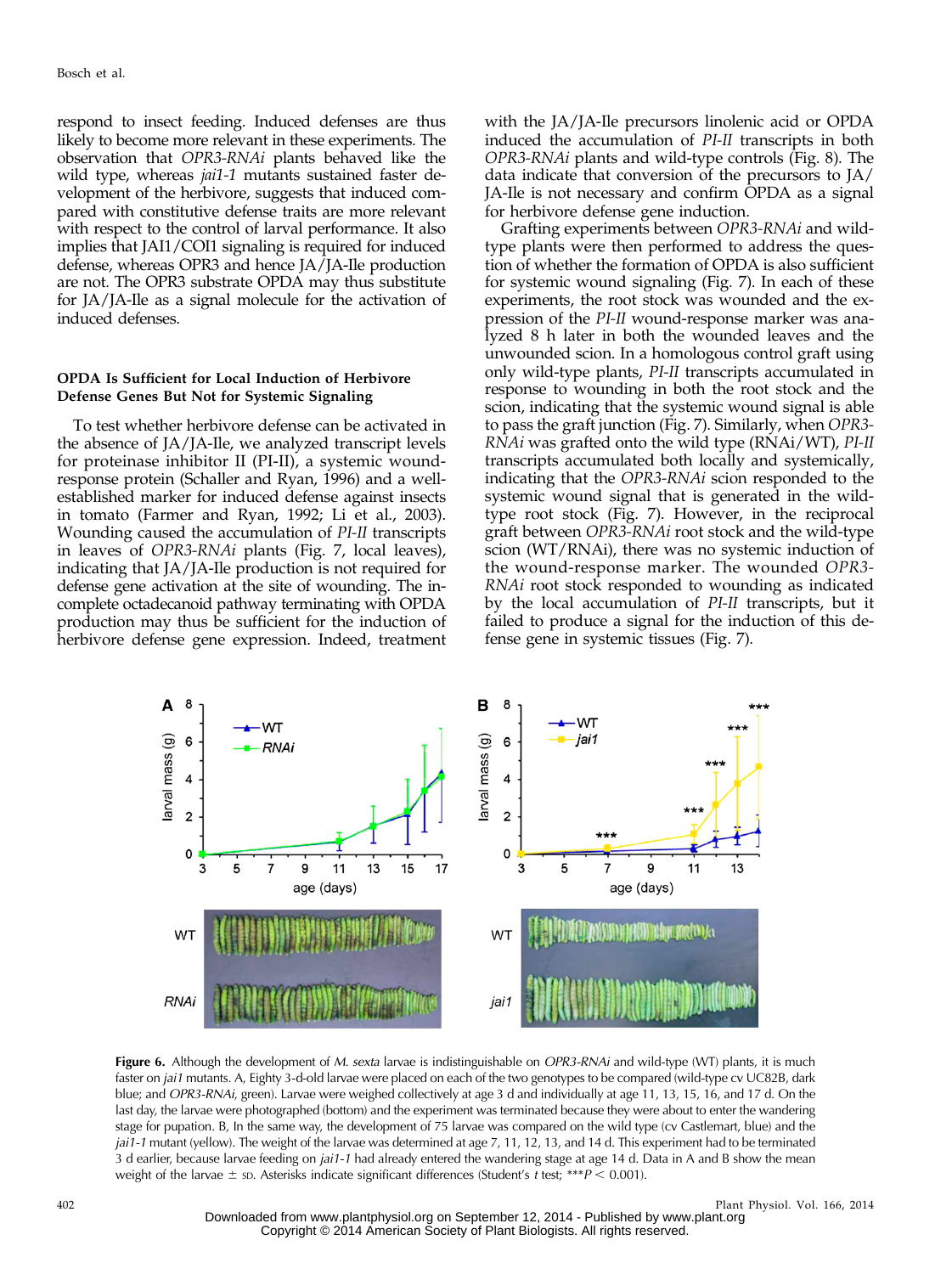

Figure 7. OPDA is sufficient for local defense gene induction but not for systemic wound signaling. The expression of the PI-II wound-response marker gene was analyzed by RT-PCR 8 h after wounding (+) in both the wounded leaf (loc) as well as systemic unwounded leaves (sys) of wildtype (WT) and OPR3-RNAi (RNAi) plants. The corresponding leaves of unwounded plants  $(-)$  were analyzed as controls. The same experiment was also performed with grafted plants. The different graft combinations are indicated as fractions, with the genotype of the scion above, and that of the root stock below the fraction line. One experiment  $(-,+)$  is shown for the control grafts (WT/WT and RNAi/RNAi), whereas one control and three wounded plants with independent RNAi lines as root stock or scion were analyzed in the case of the informative grafts (RNAi/WT and WT/ RNAi;  $-$ , +++). RT-PCR amplification of  $EF$ -1 $\alpha$  is shown as a control for RNA integrity and cDNA synthesis. PCR products were analyzed on 1.5% agarose gels stained with ethidium bromide.

## DISCUSSION

Since the seminal study of Green and Ryan (1972), who reported the systemic accumulation of antinutritive proteinase inhibitors in tomato and potato plants after local injury by insect herbivores, the wound response in Solanaceae has developed into a model system for induced insect resistance and long-distance signaling in plants (Howe and Schaller, 2008). The central role of jasmonates as signal molecules in plant defense was also discovered in this system (Farmer and Ryan, 1990, 1992) and has since been confirmed in many loss-of-function studies for jasmonate biosynthesis or signaling, mainly in tomato (Howe et al., 1996; Li et al., 2003, 2004, 2005) and coyote tobacco (Halitschke et al., 2004; Kessler et al., 2004; Kang et al., 2006; Paschold et al., 2007). However, to our knowledge, the question as to whether individual traits that contribute to insect resistance may be differentially controlled by different members of the jasmonate family has hardly been addressed (Wang et al., 2008; Vandoorn et al., 2011).

We show here that only a subset of herbivore defense traits is affected by JA/JA-Ile deficiency in OPR3-RNAi plants, implying that the ones that are still intact are controlled by other signals. A similar conclusion was reached by Wang et al. (2008), who compared herbivore resistance and defense responses in transgenic coyote tobacco plants that were either silenced for LOX3 (thus lacking all jasmonates) or for JAR4/JAR6 (thus lacking JA-Ile and other JA amino acid conjugates). In LOX3- compared with JAR4/JAR6-silenced plants, the levels of direct defenses were lower and herbivore resistance was not fully restored by JA-Ile. It was concluded that JA-Ile cannot be the only defense signal, and that JA, its precursors, or its metabolites are also active in plant herbivore interactions (Wang et al., 2008). Comparing insect resistance and induced herbivore defense responses in OPR3-RNAi plants, the jai1 mutant, and the wild type, we could locate the additional jasmonate signal upstream of OPR3 in the octadecanoid pathway and we could discern defense traits that are controlled by upstream or downstream signals.

Defense traits that require OPR3 and, by inference, JA/JA-Ile synthesis include type VI glandular trichomes and their terpene constituents. In OPR3-RNAi plants, monoterpenes and sesquiterpenes were found to be reduced, which is consistent with previous reports on reduced terpene production in the jasmonate-deficient tomato mutants defenseless1 (Thaler et al., 2002; Ament et al., 2004; Degenhardt et al., 2010) and suppressor of prosystemin-mediated response2 (spr2) (Sánchez-Hernández et al., 2006; Wei et al., 2013), as well as in the JA/JA-Ileinsensitive jai1 mutant (Li et al., 2004). Likewise, a reduction in type VI glandular trichome density, similar to the approximately 65% reduction in OPR3-RNAi plants, was also reported for jai1 (Li et al., 2004). These findings indicate that JA/JA-Ile is the relevant signal that acts through JAI1/COI1 to control trichome development and terpene synthesis. Consistent with this conclusion, trichome formation and terpene biosynthesis are both known to be induced in response to methyl jasmonate treatment in wild-type plants (Boughton et al., 2005; van Schie et al., 2007; Peiffer et al., 2009; Tian et al., 2012), but not in jai1 mutants (Li et al., 2004) or COI1-silenced transgenic coyote tobacco (Heiling et al., 2010) mutants.

Despite the established function of type VI trichomes and trichome-born terpenes in insect resistance (Kennedy, 2003; Kang et al., 2010; Wei et al., 2013), increased levels of cis-3-hexenal rather than a reduction in terpene content were found to be responsible for the feeding preference of M. sexta larvae for OPR3-RNAi over wildtype leaves (Figs. 2 and 5). The accumulation of cis-3 hexenal in OPR3-RNAi leaves is likely to be an indirect effect of OPR3 silencing, which blocks JA/JA-Ile



Figure 8. Conversion to JA is not required for wound-response gene induction by OPDA. The expression of the PI-II wound-response marker gene was analyzed in wild-type (WT) and OPR3-RNAi plants treated with linolenic acid (LA; 300 nmol/leaf), OPDA (6 nmol/leaf), JA (6 nmol/leaf), or the buffer control (C; 1% Tween 20 in 15 mm potassium phosphate buffer, pH 7.5). The compounds were applied as  $5-\mu L$  droplets onto the surface of two leaves of 4-week-old plants. After 6 h, total RNA was isolated and used for RT-PCR expression analysis of PI-II and  $EF$ -1 $\alpha$ , as a control for RNA integrity and cDNA synthesis. PCR products were analyzed on a 1.5% agarose gel stained with ethidium bromide.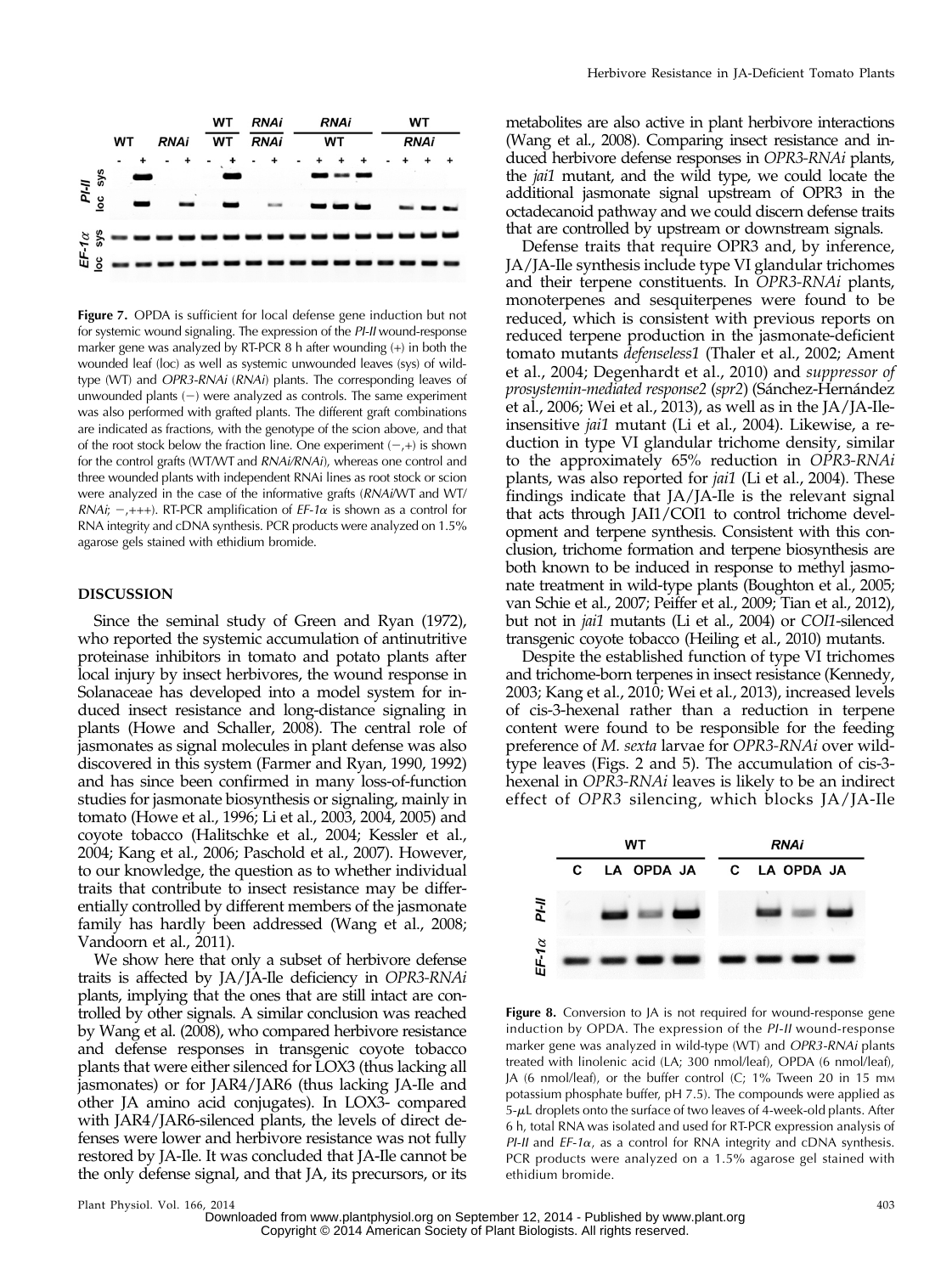biosynthesis in the AOS branch of oxylipin biosynthesis and may redirect metabolite flux into the hydroperoxide lyase (HPL) branch, resulting in an increase of green-leaf volatiles (GLVs), including cis-3-hexenal. Similarly, GLV production was found to be enhanced in coyote tobacco silenced for AOS expression (Halitschke et al., 2004), and substrate competition between the AOS- and HPL-branch pathways has also been reported for Arabidopsis and rice (Oryza sativa; Chehab et al., 2008; Tong et al., 2012).

Although GLVs are primarily known for their roles in indirect defense (Shiojiri et al., 2006; Wei et al., 2007; Chehab et al., 2008; Allmann and Baldwin, 2010; Schuman et al., 2012) and the priming of defense responses (Engelberth et al., 2004; Frost et al., 2008), direct effects of GLVs on herbivore performance have also been reported. Aphid fecundity is enhanced on HPL-deficient potato plants (Vancanneyt et al., 2001), and GLVs were found to stimulate the feeding of lepidopteran larvae in coyote tobacco (Halitschke et al., 2004). We show here that cis-3-hexenal is a feeding stimulant for M. sexta in tomato (Fig. 5), adding to the suite of M. sexta feeding stimulants that also includes indioside D and related steroidal glucosides in potato and Solanum surattense, respectively (del Campo et al., 2001; Haribal et al., 2006).

In contrast with feeding stimulation by cis-3-hexenal  $[(Z)-3$ -hexenal], the trans-2-isomer  $[(E)-2$ -hexenal] was reported to inhibit feeding of M. sexta larvae on tobacco leaves (Avdiushko et al., 1997). Interestingly, the  $(Z)$ -3/ $(E)$ -2 ratio of GLVs is known to convey information to both M. sexta conspecifics and to predatory insects (Allmann and Baldwin, 2010; Allmann et al., 2013). Despite partial cis-trans isomerization, the predominant GLV products of the HPL pathway are (Z)-3 hexenal, the corresponding alcohol, and its acetate ester (Matsui, 2006). The GLV bouquet of mechanically damaged plants is thus characterized by a high (Z) to (E) ratio. However, upon M. sexta feeding, an enzymatic constituent of the insect's oral secretions causes a distinct change in the  $(Z)$  to  $(E)$  ratio, increasing the emission of (E) isomers with a corresponding decrease in (Z) isomers (Allmann and Baldwin, 2010). The lower  $GLV (Z)$  to  $(E)$  ratio attracts the generalist hemipteran predator Geocoris spp. and increases foraging efficiency on M. sexta eggs and early-instar larvae (Allmann and Baldwin, 2010). Gravid M. sexta females also perceive the change in isomer composition and use this signal to identify oviposition sites that pose a lower risk of predation (Allmann et al., 2013). The feeding stimulation we observed for cis-3-hexenal and the deterrent activity reported by Avdiushko et al. (1997) for the trans isomer indicate that the larvae of M. sexta are also able to distinguish between these isomers. Because a low (Z) to  $(E)$  ratio is associated with M. sexta feeding, preference for the (Z) isomer may allow conspecifics to choose sites with lower feeding competition.

Unlike the feeding preference of the larvae, oviposition preference of M. sexta moths for OPR3-RNAi plants could be attributed to their terpene deficiency (Fig. 3) and this is consistent with the importance of

terpenes for insect resistance (Carter et al., 1989; Eigenbrode et al., 1994; Kang et al., 2010; Bleeker et al., 2012). Because the host for larval development is chosen by the female M. sexta moth during oviposition, the observed preference for terpene-deficient OPR3- RNAi plants implies a major impact of this JA/JA-Ilecontrolled defense trait on insect resistance in a natural environment. Likewise, the terpene linalool was shown to deter Manduca quinquemaculata from oviposition on coyote tobacco in its natural habitat (Kessler and Baldwin, 2001). Consistent with the relevance of terpenes for host plant selection, the tomato od2 mutant in which trichome density and trichome-born terpenes and flavonoids are reduced turned out to be hypersusceptible to insects in the field, attracting the Colorado potato beetle (Leptinotarsa decemlineata) that is no threat to wild-type tomato (Kang et al., 2010).

In addition to type VI trichome formation and terpene production, JA/JA-Ile was also found to be indispensable for the induction of a systemic defense response. In reciprocal grafting experiments between tomato wild-type and OPR3-RNAi plants, we found that functional OPR3 is required in the wounded root stock for systemic signaling, whereas the activation of the defense gene expression in the unwounded scion is independent of OPR3 (Fig. 7). Hence, the generation of a systemic wound signal requires JA/JA-Ile biosynthesis only in the wounded but not in systemic tissues. This result is fully consistent with similar grafting experiments by Li et al. (2002), who demonstrated that the systemic defense response requires jasmonate biosynthesis locally, whereas distant tissues rely on jasmonate signaling for defense gene activation. Using the trienoic acid-deficient spr2 mutant, Li et al. (2002) could not distinguish between a local requirement for OPDA or JA/JA-Ile. Our grafting experiments with *OPR3-RNAi* plants and others utilizing a  $\beta$ -oxidation mutant (Li et al., 2005) indicate that the entire octadecanoid pathway, and by inference the formation of JA/JA-Ile, are necessary to initiate systemic signaling. In coyote tobacco, the activity of JAR4 and JAR6 was also found to be required for the induction of systemic defense (Wang et al., 2008). Recent radiotracer studies support JA-Ile itself as the systemically mobile signal (Sato et al., 2011; Matsuura et al., 2012). Alternatively, a yet-to-be-identified signal molecule is formed in response to JA/JA-Ile accumulation after wounding (Wang et al., 2008).

As opposed to the induction of the PI-II woundresponse marker that did not require OPR3 activity in the unwounded scion (Fig. 7), Koo et al. (2009) observed the very rapid  $(<5$  min after wounding) conversion of OPDA to JA/JA-Ile in systemic leaves in Arabidopsis obviously requiring OPR3 activity in these tissues. Electrical signaling by membrane depolarization and wound-induced surface potential changes are likely to be responsible for the very rapid formation of JA/JA-Ile and subsequent defense gene activation (Wildon et al., 1992; Schaller and Frasson, 2001; Mousavi et al., 2013). The different long-distance signaling systems utilizing JA/JA-Ile-dependent signaling molecules and physical signals may interact to modulate systemic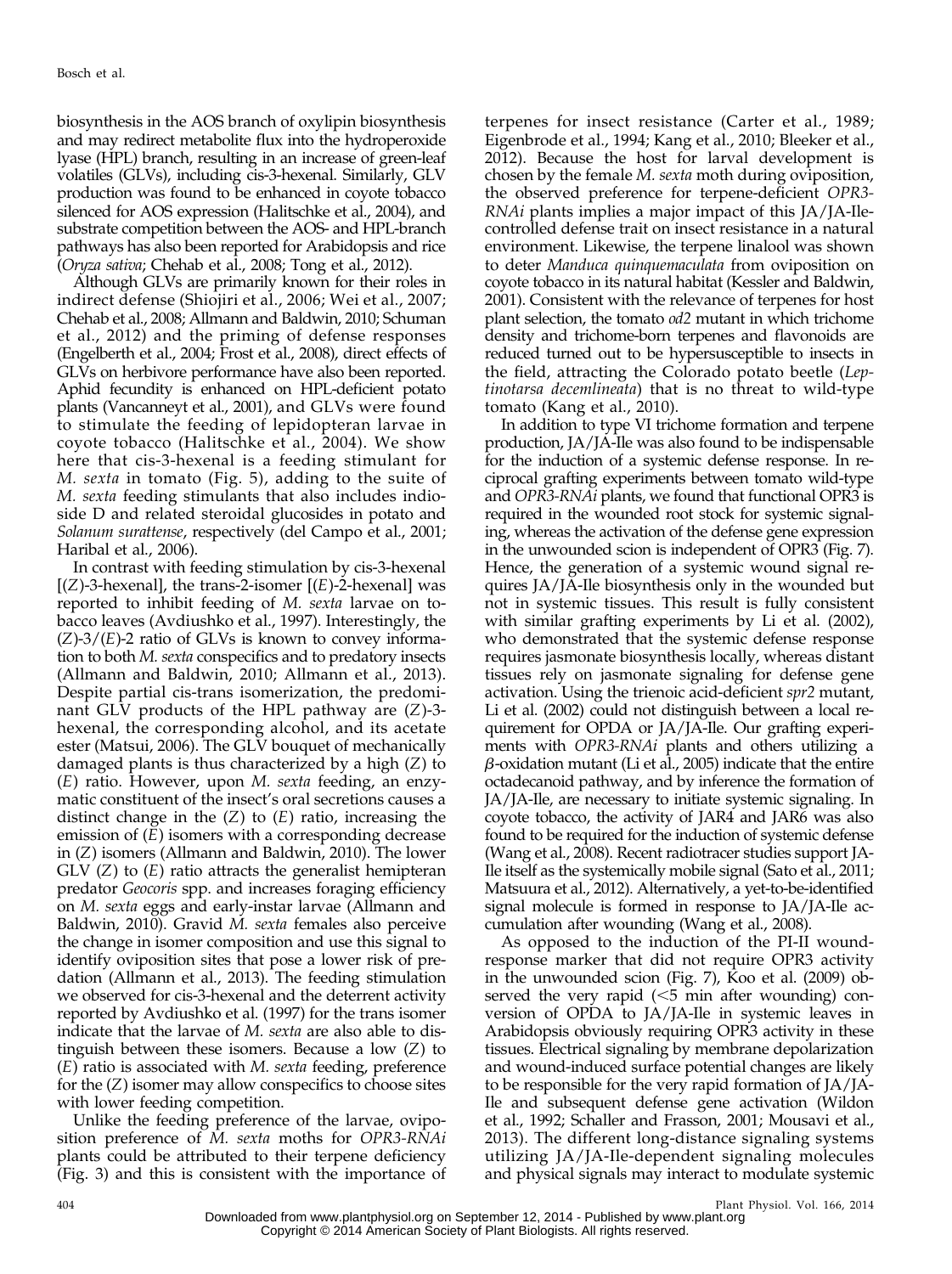responses to wounding and harmonize them in a spatial and temporal manner (Koo et al., 2009).

Whereas systemic signaling for the induction of the wound-response marker was impaired in OPR3-silenced plants, the local induction of defense gene expression was not. PI-II transcripts accumulated in wounded leaves but not in unwounded, systemic tissues (Fig. 7). Hence, the local induction of wound-response genes is independent of OPR3 activity, suggesting that either OPDA may substitute for JA/JA-Ile as a signal for gene expression or that cis-3-hexenal, which accumulates to higher levels in OPR3-silenced plants, is responsible for defense gene induction. Excluding the latter possibility and consistent with OPDA being the active signal, we found that cis-3-hexenal treatment failed to induce PI-II expression in OPR3-RNAi plants [\(Supplemental Fig. S6](http://www.plantphysiol.org/cgi/content/full/pp.114.237388/DC1)). On the other hand, OPDA as well as its precursor linolenic acid induced the expression of the wound-response marker in OPR3-RNAi plants (Fig. 8). OPR3-independent induction of defense is also apparent from the rate of larval development on the different tomato genotypes (Fig. 6). On the jai1 mutant lacking COI1-dependent induction of defense, larvae developed much faster and reached the wandering stage much earlier than on the wild type. By contrast, on OPR3-RNAi plants, larval weight gain and the rate of development were indistinguishable from the wild type (Fig. 6). Therefore, under these experimental conditions, the OPDA-mediated local induction of herbivore defense appears to be sufficient to provide wild-type levels of resistance against M. sexta.

Support for OPDA as a genuine defense signal is also derived from a comparison of insect resistance in OPR3- RNAi plants and the tomato acx1 mutant, which is defective in acyl-CoA oxidase (ACX1A), the enzyme catalyzing the first step in peroxisomal  $\beta$ -oxidation. In contrast with *OPR3-RNAi* plants that maintain wild-type levels of resistance against M. sexta (Fig. 6), acx1 is much more susceptible (Li et al., 2005) and in fact resembles the JA/ JA-Ile-insensitive jai1 mutant (Fig. 6). It was concluded that  $\beta$ -oxidation is required for induced resistance against this insect and that resistance is mediated by JA rather than OPDA (Li et al., 2005). However, the loss of resistance in acx1, which is still able to convert OPDA to  $3$ -oxo-2- $[2'(Z)$ -pentenyl]-cyclopentane-1-octanoic acid (OPC-8:0), compared with intact resistance of OPR3- RNAi plants in which conversion of OPDA is blocked, is consistent with our conclusion that OPDA may serve as a signal for induced resistance in absence of JA/JA-Ile.

On the other hand, the observation that OPDA levels in the acx1 mutant are similar to the wild type (Li et al., 2005) is difficult to reconcile with the apparent loss of resistance in acx1 compared with intact resistance in OPR3-RNAi plants. As a tentative explanation, we might suggest that subcellular compartmentalization of the OPDA pool may differ between acx1 and OPR3-RNAi mutants and that subcellular localization may be relevant for OPDA signaling. Uptake of OPDA (and other long chain fatty acids) from the cytoplasm into peroxisomes is mediated by COMATOSE, an ATP-binding cassette transporter protein (Theodoulou et al., 2005). Activated

acyl-CoA esters rather than free fatty acids are substrates of COMATOSE (Fulda et al., 2004), which are cleaved by its intrinsic thioesterase activity that is required for the delivery of free fatty acids into peroxisomes (De Marcos Lousa et al., 2013). Vectorial transport was further shown to require reactivation of the fatty acid by peroxisomal acyl-CoA synthetases (Fulda et al., 2004; De Marcos Lousa et al., 2013). It thus seems that the imported fatty acid needs to be metabolized to make uptake efficient. In the case of OPDA, OPR3 activity would be required to produce OPC-8:0, the suggested physiological substrate of the acyl-CoA synthetase OPC-8:0 CoA Ligase1 (Koo et al., 2006). It is thus conceivable that the uptake of OPDA into peroxisomes depends on OPR3 to form OPC-8:0 as the substrate for OPC-8:0 CoA Ligase1. In this scenario, transport of OPDA into peroxisomes would be impaired in OPR3-RNAi plants but not in the acx1 mutant. As a further implication of this model, one might expect that OPDA exerts its signaling function in the cytosol. The questions of where OPDA is localized and the relevance of OPR3 activity for transport into peroxisomes remain to be investigated.

Similar to the high level of resistance that OPR3 deficient tomato plants show against M. sexta larvae, resistance against Bradysia impatiens and Alternaria brassicicola is not compromised in the opr3 mutant in Arabidopsis (Stintzi et al., 2001; Zhang and Turner, 2008). It was suggested that OPDA can substitute for JA/JA-Ile as a signal for defense gene induction in this system, and indeed, an overlapping but distinct set of defense genes was found to be activated in opr3 in response to OPDA compared with JA treatment (Stintzi et al., 2001; Taki et al., 2005). However, these findings were recently questioned, because under certain conditions, Arabidopsis opr3 does not seem to be a true null mutant (Chehab et al., 2011). The findings reported here, including OPR3-independent activation of local defense, M. sexta resistance in absence of JA/ JA-Ile, and induction of defense gene expression by OPDA in tomato, lend indirect support to the conclusions that were drawn for Arabidopsis, and confirm OPDA as a bona fide defense signaling molecule. In addition to its role in defense signaling, there is an increasing body of evidence implying OPDA as the signal for tendril coiling (Stelmach et al., 1998), phytochrome A signaling and hypocotyl growth (Brüx et al., 2008), fertility (Stumpe et al., 2010; Goetz et al., 2012), seed germination (Dave et al., 2011), redox homeostasis (Park et al., 2013), and gene regulation (Taki et al., 2005; Mueller et al., 2008; Ribot et al., 2008).

## MATERIALS AND METHODS

# Silencing of Solanum lycopersicum OPR3 by RNAi

For gene silencing, a hairpin construct was generated (sequences of all PCR primers are given in [Supplemental Methods S1\)](http://www.plantphysiol.org/cgi/content/full/pp.114.237388/DC1) comprising 408 bp of the tomato (Solanum lycopersicum) OPR3 complementary DNA (cDNA; nucleotides 411–819; accession no. AJ278332) in sense and antisense orientations separated by the first intron of FATTY ACID DESATURASE2 (At3g12120) in the plant transformation vector pRTL2 (Restrepo et al., 1990; Stoutjesdijk et al.,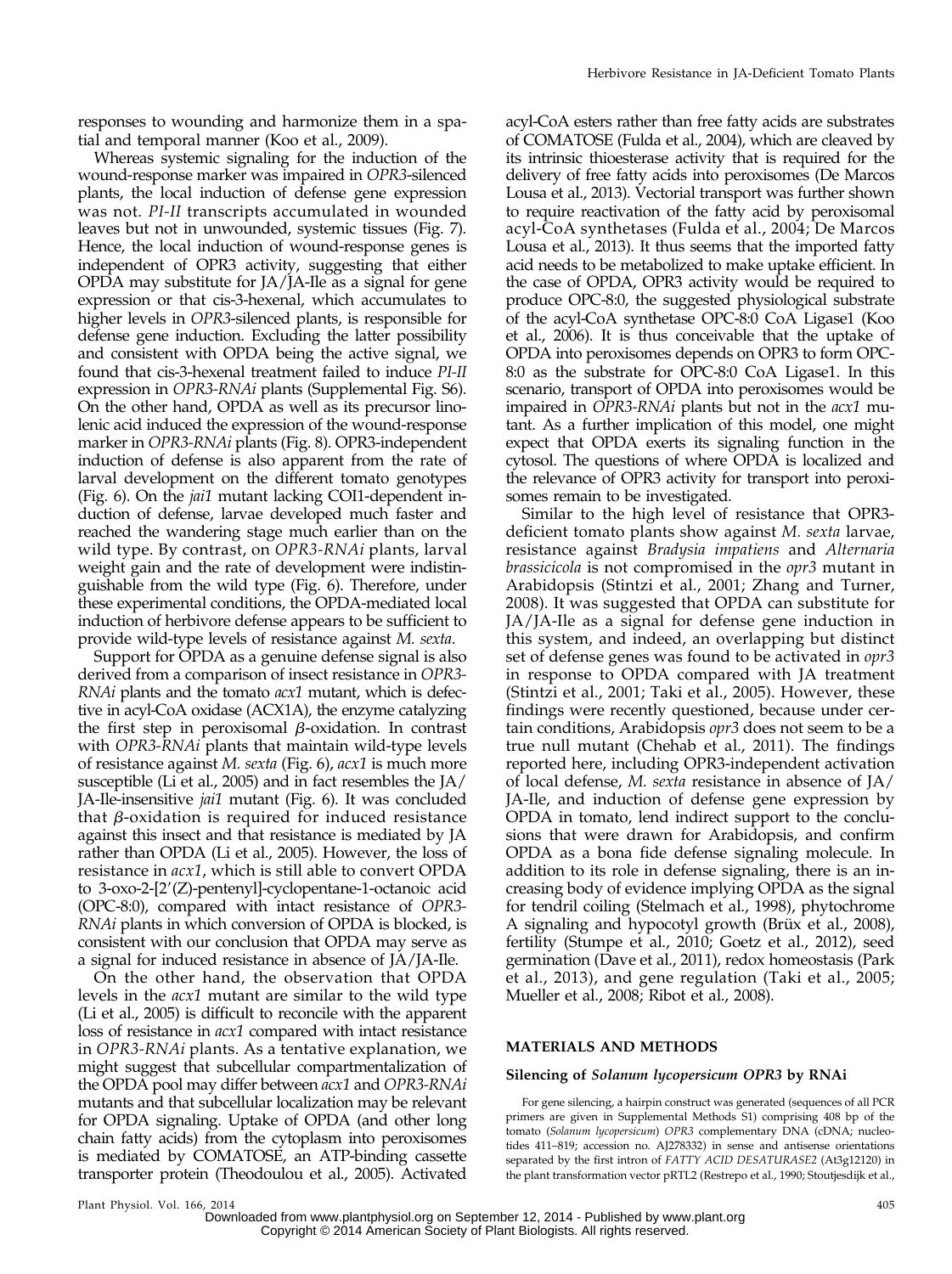2002; [Supplemental Fig. S1A](http://www.plantphysiol.org/cgi/content/full/pp.114.237388/DC1)). As a regulatory element, pRTL2 contains the Cauliflower mosaic virus 35S promoter with a duplicated enhancer and the Cauliflower mosaic virus 35S polyadenylation signal (Restrepo et al., 1990). The construct was transformed into Agrobacterium tumefaciens strain LBA4404. Transgenic tomato (cv UC82B; Royal Sluis) plants were generated according to Fillatti et al. (1987) with the following modifications. Cotyledons from etiolated tomato seedlings were used as explants for A. tumefaciens-mediated transformation, and feeder cells were omitted. Tissue culture was done on Murashige and Skoog basal salts medium with minimal organics (M-6899; Sigma-Aldrich) containing thiamine (9.6 mg/L), pyridoxine (1 mg/L), and niacin (1 mg/L), supplemented with trans-zeatin (1 mg/L) and timenten (250 mg/L) during selection, or indole acetic acid (0.1 mg/L) and vancomycin (500 mg/L) for rooting, respectively. Kanamycin was used for selection at increasing concentrations ranging from 35 to 100  $\mu$ g/mL.

More than 30 putative transgenics were regenerated from independent transformation events. Those that tested positive for the presence of the sense and antisense parts of the silencing construct turned out to be sterile, but selfing was facilitated by repeated spraying of flower buds with 0.003% (v/v) methyl jasmonate,  $0.01\%$  (v/v) Tween 20 in water, and squeezing of the anther cone. All experimental plants were grown from T1 seeds and genotyped by PCR. Silencing of OPR3 expression was confirmed by western-blot analysis using leaf extracts from plants that had been wounded 2 h before ([Supplemental](http://www.plantphysiol.org/cgi/content/full/pp.114.237388/DC1) [Fig. S1B](http://www.plantphysiol.org/cgi/content/full/pp.114.237388/DC1)). To confirm specificity of the silencing construct, we retrieved all OPR and OPR-like sequences form the tomato genome database [\(http://solgenomics.](http://solgenomics.net) [net](http://solgenomics.net)). The His and Tyr residues that are essential for catalysis in positions 185, 188, and 190 (tomato OPR3 numbering) and a prerequisite for functional enone reductases (Breithaupt et al., 2009; Schaller and Stintzi, 2009) were present in only 5 of 10 retrieved sequences. A phylogenetic tree was generated for these five putative OPR genes after multiple sequence alignment (ClustalX) showing that OPR3 (Solyc07g007870) is the most distantly related member of the tomato OPR family ([Supplemental Fig. S2A](http://www.plantphysiol.org/cgi/content/full/pp.114.237388/DC1)). Pairwise sequence comparisons indicated that OPR3 is most closely related to OPR1 (Solyc10g08220; Strassner et al., 2002) with 57% identity [\(Supplemental Fig. S2B](http://www.plantphysiol.org/cgi/content/full/pp.114.237388/DC1)). OPR1 expression was analyzed at the transcript and protein levels, revealing no obvious differences between OPR3- RNAi and wild-type plants [\(Supplemental Fig. S2C\)](http://www.plantphysiol.org/cgi/content/full/pp.114.237388/DC1) and thus confirming specificity of silencing for OPR3.

#### Selection of *jai1-1* Mutants

Segregating F2 seeds of the *jai1* mutant in the cv Castlemart background (Li et al., 2004) were kindly provided by Gregg Howe (Michigan State University). Homozygous mutants were identified by PCR. Specific primer pairs were used to distinguish between the mutant (JAI-1-F/Jai-1-R) and the wild-type allele (JAI-1-F/JAI -1-R), yielding amplicons of 777 bp and 525 bp, respectively.

## Growth of Tomato Plants, Grafting, and Wounding

To minimize the risk of Tobamovirus infection, dry tomato seeds were incubated overnight at 70°C, sterilized in 70% ethanol for 5 min, rinsed in water, incubated in  $10\%$  (w/v) trisodium phosphate for 3 h, and rinsed again in five changes of water for 5 min each. Plants were grown in the greenhouse with supplemental light with a 16-h photoperiod and a 26°C/18°C day/night temperature regime. Plants were fertilized at weekly intervals. Experimental plants, as opposed to those that were grown for seed propagation, were not subjected to phytosanitary procedures.

Grafting was performed on 4-week-old plants as described by Li et al. (2002) with minor modifications. A V-shaped incision was made in the middle of the root stock stem, to accommodate the scion that was trimmed to the shape of a wedge. The graft junction was fixed with water-soaked paper towels and parafilm, and plants were kept in a foil tunnel and sprayed with water every day to maintain 100% relative humidity for 1 week. Three weeks after grafting, plants were wounded using a hemostat to crush the individual leaflets of two opposing leaves of the root stock across the midvein. Two h later, a second wound was placed basipetally to the first, and 8 h later, the wounded leaves from the root stock and unwounded leaves from the scion were harvested for analysis.

# Extraction and Quantification of Jasmonates

The analysis of JA, JA-Ile, and 12-OH-JA at 40 min after wounding was done by liquid chromatography-mass spectrometry after solid-phase extraction of methanolic extracts of 50 mg of leaf tissue as described by Balcke et al.

(2012). Three biological replicates were performed on three independent OPR3-RNAi lines. For the analysis of OPDA, JA, and 12-OH-JA by GC-MS at 2 h after wounding, about 0.5 g of leaf tissue was used and extracted with 5 mL  $80\%$  (v/v) methanol. [<sup>2</sup>H<sub>6</sub>]-JA, [<sup>2</sup>H<sub>5</sub>]-OPDA, 11-[<sup>2</sup>H<sub>3</sub>]OAc-JA, and 12-[<sup>2</sup>H<sub>3</sub>]OAc-JA were added as internal standards. Samples were further purified and fractionated (Stenzel et al., 2003), and GC-MS analysis was performed as described (Hause et al., 2000; Miersch et al., 2008). Eight biological replicates (eight independent RNAi lines) were analyzed after wounding, and four independent RNAi lines and wild-type plants were used for controls. SigmaPlot 10.0 (Systat Software) was used for statistical analysis of the data, utilizing either the Student's t test or the Wilcoxon signed-rank test depending on whether data were normally distributed.

## Insect Feeding Bioassays

Leaf palatability was analyzed in no-choice bioassays with 500 mg of leaf material from the different tomato genotypes (including four independent OPR3-RNAi lines) offered to forth-instar Manduca sexta larvae that were starved for 35 min before the experiments. After 30 min of feeding, the remaining leaf material was weighed, the result was corrected for the weight loss by evaporation, and the consumed leaf mass was determined. For the analysis of feeding preference, dual-choice tests were performed using 2-cm leaf discs, three from each of the two genotypes, placed alternately at the circumference of a 9-cm petri dish. Three third-instar M. sexta larvae starved for 1 h were placed in the center, and the consumed leaf area was determined after 4 h of feeding. To assess the effect of induced defenses, plants were wounded mechanically 24 h before the experiment. A hemostat was used to crush a leaflet at its tip across the midvein as well as the base at the left and right edge. Leaf discs were excised the following day with a cork borer from the unwounded area in the center.

To assess the effect of terpenes and cis-3-hexenal on feeding preference, dual-choice tests were performed with an artificial diet (Gipsy Moth Wheat Germ Diet; MP Biomedicals) to which the test compounds were added. A cork borer was used to punch out 2.4-cm discs from a 0.5-cm sheet of the artificial diet, the test compounds or solvent control were added, and the discs were placed in two rows of three on opposing sides of a covered  $24 \times 18$  cm plastic dish. Three forth-instar M. sexta larvae were put in the center and allowed to feed for 16 h. The consumed mass was determined as the weight difference before and after feeding, corrected for the weight loss by evaporation. Of the terpenes that were identified in trichome extracts (Fig. 4C), those that are commercially available ( $\alpha$ -pinene, 2-carene,  $\alpha$ -phellandrene,  $\beta$ -caryophyllene, a-humulene, and limonene; Sigma-Aldrich) were diluted in hexane in a ratio reflecting the terpene composition of wild-type and OPR3-RNAi trichomes, respectively [\(Supplemental Table S1\)](http://www.plantphysiol.org/cgi/content/full/pp.114.237388/DC1). Forty  $\mu$ L of the terpene mix (corresponding to the terpene content of 0.8 g of leaf tissue) was added to each leaf disc. In the same way, cis-3-hexenal was applied in 40  $\mu$ L of water in the concentration reflecting the hexenal content of wild-type and OPR3-RNAi plants, respectively.

For the analysis of oviposition preference, a two-channel olfactometer was used consisting of a central box ( $100 \times 74 \times 95$  cm) connected by plexiglass tubes to two opposing BugDorm-2 insect tents ( $75 \times 75 \times 115$  cm; MegaView Science) housing the tomato plants. A pair of adult moths was placed in the center for mating, and the female was allowed to make its choice for oviposition. Naïve plants were used for each new pair of moths, and were placed randomly on the left or right side of the olfactometer to exclude positional effects.

For a comparison of larval development, 3-d-old M. sexta larvae that were all about the same size were distributed on the different tomato genotypes (a pool of four independent OPR3-RNAi lines with cv UC82B, and the jai1-1mutant with cv Castlemart as the respective controls; 75–80 larvae per genotype). The host plants were about 10 weeks old with a height of 60 cm and were exchanged as needed before all of the leaf material had been consumed. Larvae on OPR3-RNAi/'UC82B' were weighed collectively when they were 3 d old, and individually at age 11, 13, 15, 16, and 17 d; those on jai1-1/'Castlemart' developed faster and were weighed at age 7, 11, 12, 13, and 14 d. The experiments were terminated when the larvae entered the wandering stage.

#### Carbon, Nitrogen, Sugar, and Starch Content

A Variomax V5.2 analyzer (Elementar Analysensysteme) was used to analyze total nitrogen content and bound carbon in 200 mg of lyophilized and pulverized tomato leaves. After Dumas combustion, oxidation, and reduction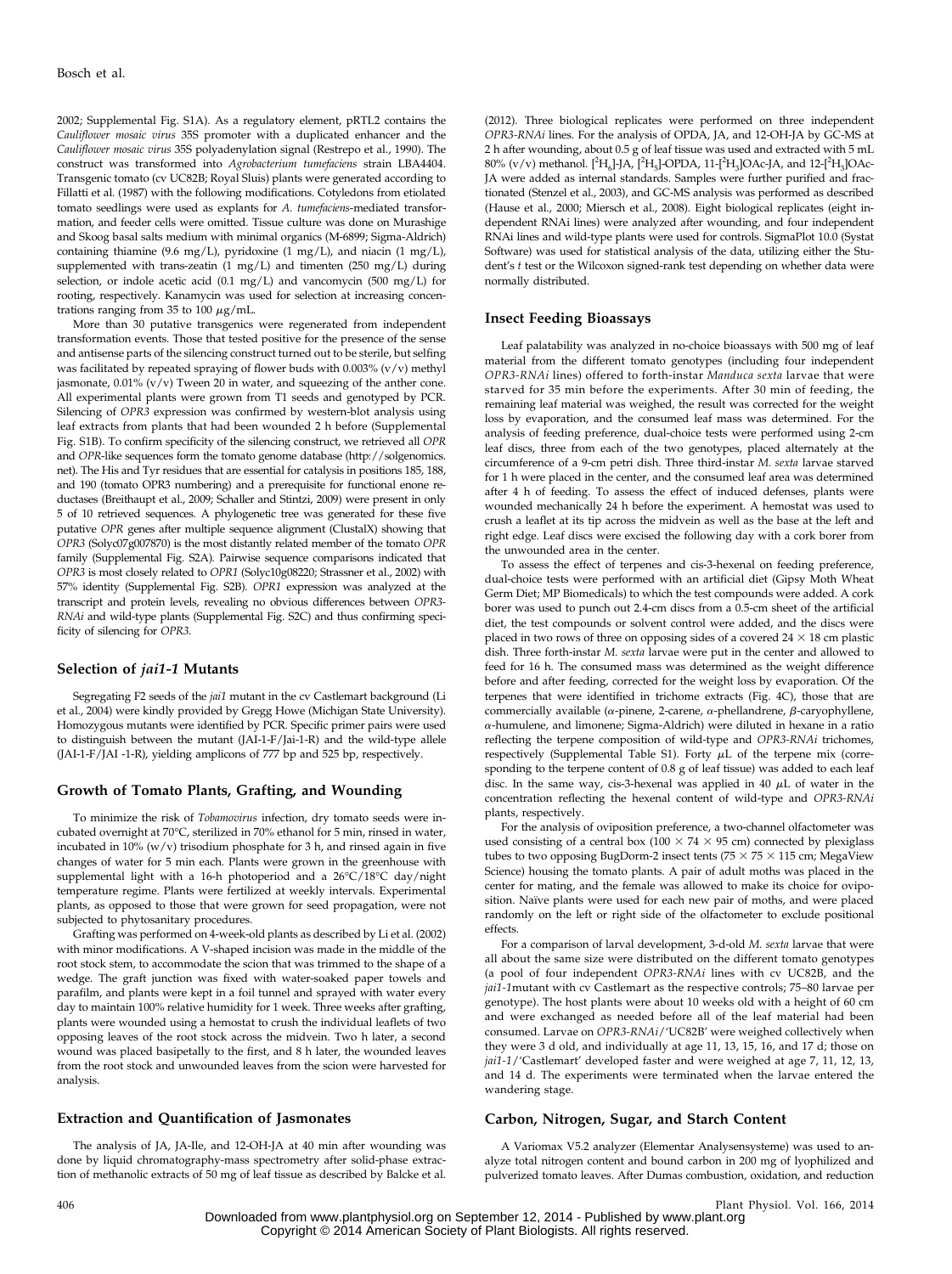of the samples,  $N_2$  and  $CO_2$  were separated by gas chromatography with helium as the carrier gas and were quantified on the basis of peak height using a temperature conductivity detector (Walch-Liu et al., 2000). For determination of starch and soluble sugars, leaf material was shock-frozen in liquid  $N_{2}$ , ground to a fine powder, and lyophilized. Twenty mg of dry leaf powder was extracted twice in 2.5 mL of 70% ethanol. Soluble sugars and starch content were assayed according to Blakeney and Mutton (1980) in the combined extracts and the solid residue, respectively. Briefly, reducing sugars were derivatized with p-hydroxybenzoic acid hydrazide and quantified as Glc equivalents at 415 nm. For the determination of total sugars, extracts were first digested with invertase. The starch in the remaining solid residue was hydrolyzed with glucoamylase and quantified with respect to a Glc standard curve as described (Blakeney and Matheson, 1984).

## Analysis of Type VI Trichomes and Trichome Volatiles

Trichome density was determined on 2 cm-long terminal leaflets, 5 to 26 for each of the different genotypes. Type VI trichomes were counted on six leaf discs punched out from each leaflet using a 0.4-cm cork borer. For trichome isolation according to Yerger et al. (1992), 20 g of leaf material was shockfrozen in liquid nitrogen in a 50-mL tube, and 2 to 3  $\text{cm}^3$  of crushed dry ice was added and vortexed for 1 min. Trichomes were sieved into 10 mL of hexane and the suspension was filtered through a 500- $\mu$ m mesh. Extracts were sonicated (5  $\times$  1 min) and cleared by centrifugation (5 min, 3,200g, 4°C). For identification and quantification of trichome volatiles, the hexane extracts  $(1 \text{ mL})$  were dried on anhydrous MgSO<sub>4</sub>. Toluene was added as the internal standard at a final concentration of 8.665 ng  $\mu L^{-1}$ . The samples were then analyzed on a Hewlett-Packard 6890 series gas chromatograph connected to a Hewlett-Packard 5973 quadrupole mass selective detector. An ionization potential of 70 eV, a scan range of 50 to 350 atomic mass units, a transfer line temperature of 230°C, ion source temperature of 230°C, and quadrupole temperature of 150°C were used as parameters for electron impact ionization and mass analyses. Separation was performed on a DB-5ms column of 30 m  $\times$ 0.25 mm  $\times$  0.25  $\mu$ m film thickness (Agilent Technologies), using helium as the carrier gas at a flow rate of 1 mL min<sup> $-1$ </sup>. Samples (1  $\mu$ L) were injected splitless onto a column held at 40°C. After 3 min, the column temperature was increased to 80°C at a rate of 2°C per minute, followed by an increase of 5°C per minute to 160°C, and then 60°C per minute to 300°C. Compounds were identified by comparing the mass spectra and retention times with those of external standards [\(Supplemental Table S2](http://www.plantphysiol.org/cgi/content/full/pp.114.237388/DC1)). Where external standards were not available, compounds were identified by comparing mass spectra and retention times with those in the commercially available mass spectra libraries NIST98, Wiley275, and Adams2205. Individual compounds were quantified by calculating the peak area relative to the internal standard peak area. Quantification was based on the integration of specified fragment ion peak areas and the amount of compound was calculated based on external calibration curves of authentic standards [\(Supplemental Table S3\)](http://www.plantphysiol.org/cgi/content/full/pp.114.237388/DC1). The fragment ions corresponding to a mass-to-charge ratio (m/z) of 93 were used for quantification of most compounds, with fragment ions of  $m/z$  80,  $m/z$  91, and  $m/z$ 119 being used for quantification of cis-3-hexenal, toluene, and the unknown compound, respectively.

# Reverse Transcription-PCR Analysis of PI-II Gene Expression

Tomato leaf tissue samples (0.5 g) were flash-frozen in liquid nitrogen, ground to a fine powder, and extracted in 2 volumes of 25 mm Tris/HCl, pH 8. 75 mm NaCl, 25 mm EDTA, 1% SDS, and 1 m  $\beta$ -mercapto ethanol for reverse transcription (RT)-PCR analysis. The cleared supernatant was extracted twice with phenol:chloroform (2:1), followed by chloroform extraction. RNA was precipitated by the addition of one-fourth volume of 10 <sup>M</sup> LiCl overnight at 4°C. After centrifugation, the precipitate was resuspended in water and subjected to ethanol precipitation. Finally, RNA was resuspended in water and its concentration determined spectrophotometrically at 260 nm. To remove residual genomic DNA,  $4 \mu$ g of total RNA was treated with DNase I according to the manufacturer's instructions (Thermo Fisher Scientific). The reaction was terminated by the addition of EDTA (12.5 mm) and heating (65°C, 15 min). For oligo(dT)-primed first-strand cDNA synthesis, the RevertAid H Minus First Strand cDNA Synthesis Kit (Thermo Fisher Scientific) was utilized according to the supplied protocol. The cDNA was then used as template in a  $25-\mu$ L PCR using 5 units of Taq polymerase to detect expression of PI-II (Solyc03g020050) and elongation factor1 $\alpha$  (ef1 $\alpha$ ; accession no. BT013246) by use of specific primer

pairs (0.2  $\mu{\rm m}$  forward and reverse primers; [Supplemental Methods S1\)](http://www.plantphysiol.org/cgi/content/full/pp.114.237388/DC1). PCR products were analyzed by agarose gel electrophoresis and ethidium bromide staining after 25, 30, and 35 cycles (30 s at 95°C, 45 s at 59°C, and 50 s at 72°C) to identify the exponential phase of amplification.

## Supplemental Data

The following materials are available in the online version of this article.

- [Supplemental Figure S1.](http://www.plantphysiol.org/cgi/content/full/pp.114.237388/DC1) Silencing of OPR3 expression by RNAi.
- [Supplemental Figure S2.](http://www.plantphysiol.org/cgi/content/full/pp.114.237388/DC1) Specificity of silencing.
- [Supplemental Figure S3.](http://www.plantphysiol.org/cgi/content/full/pp.114.237388/DC1) Total ion chromatograms for trichome extracts from wild-type and OPR3-RNAi plants.
- [Supplemental Figure S4.](http://www.plantphysiol.org/cgi/content/full/pp.114.237388/DC1) Fragmentation spectrum of the unknown compound detected in OPR3-RNAi trichome extracts.
- [Supplemental Figure S5.](http://www.plantphysiol.org/cgi/content/full/pp.114.237388/DC1) Jasmonate levels induced by M. sexta feeding in wild-type and OPR3-RNAi plants.
- [Supplemental Figure S6](http://www.plantphysiol.org/cgi/content/full/pp.114.237388/DC1). Quantitative PCR analysis of cis-3-hexenalinduced PI-II expression in OPR3-RNAi and wild-type plants.
- [Supplemental Table S1.](http://www.plantphysiol.org/cgi/content/full/pp.114.237388/DC1) Volatile blends used in dual-choice feeding assays.
- [Supplemental Table S2.](http://www.plantphysiol.org/cgi/content/full/pp.114.237388/DC1) Identification of trichome volatiles.

[Supplemental Table S3.](http://www.plantphysiol.org/cgi/content/full/pp.114.237388/DC1) Quantification of trichome volatiles.

[Supplemental Methods S1.](http://www.plantphysiol.org/cgi/content/full/pp.114.237388/DC1) Oligonucleotide primer sequences.

## ACKNOWLEDGMENTS

We thank Jutta Babo, Renate Frei, and Brigitte Rösingh (University of Hohenheim) and Birgit Ortel and Hagen Stellmach (Leibniz Institute of Plant Biochemistry) for excellent technical assistance; Stefan Rühle for green house management; Elke Dachtler for assistance with analysis of total nitrogen and carbohydrate content; Gregg Howe (Michigan State University) for jai1-1 seeds; and Ian Baldwin and Danny Kessler (Max Planck Institute for Chemical Ecology), Joachim Schachtner (Philipps-University Marburg), and Hans Merzendorfer (University of Osnabrück) for eggs and helpful hints on cultivation of M. sexta.

Received February 7, 2014; accepted July 25, 2014; published July 29, 2014.

# LITERATURE CITED

- Allmann S, Baldwin IT (2010) Insects betray themselves in nature to predators by rapid isomerization of green leaf volatiles. Science 329: 1075–1078
- Allmann S, Späthe A, Bisch-Knaden S, Kallenbach M, Reinecke A, Sachse S, Baldwin IT, Hansson BS (2013) Feeding-induced rearrangement of green leaf volatiles reduces moth oviposition. Elife (Cambridge) 2: e00421
- Alméras E, Stolz S, Vollenweider S, Reymond P, Mène-Saffrané L, Farmer EE (2003) Reactive electrophile species activate defense gene expression in Arabidopsis. Plant J 34: 205-216
- Ament K, Kant MR, Sabelis MW, Haring MA, Schuurink RC (2004) Jasmonic acid is a key regulator of spider mite-induced volatile terpenoid and methyl salicylate emission in tomato. Plant Physiol 135: 2025–2037
- Avdiushko SA, Brown GC, Dahlman DL, Hildebrand DF (1997) Methyl jasmonate exposure induces insect resistance in cabbage and tobacco. Environ Entomol 26: 642–654
- Balcke GU, Handrick V, Bergau N, Fichtner M, Henning A, Stellmach H, Tissier A, Hause B, Frolov A (2012) An UPLC-MS/MS method for highly sensitive high-throughput analysis of phytohormones in plant tissues. Plant Methods 8: 47
- Blakeney AB, Matheson NK (1984) Some properties of the stem and pollen starches of rice. Starch/Stärke 36: 265–269

Blakeney AB, Mutton LL (1980) A simple colorimetric method for the determination of sugars in fruit and vegetables. J Sci Food Agric 31: 889–897

Blechert S, Bockelmann C, Füßlein M, Von Schrader T, Stelmach B, Niesel U, Weiler EW (1999) Structure-activity analyses reveal the existence of two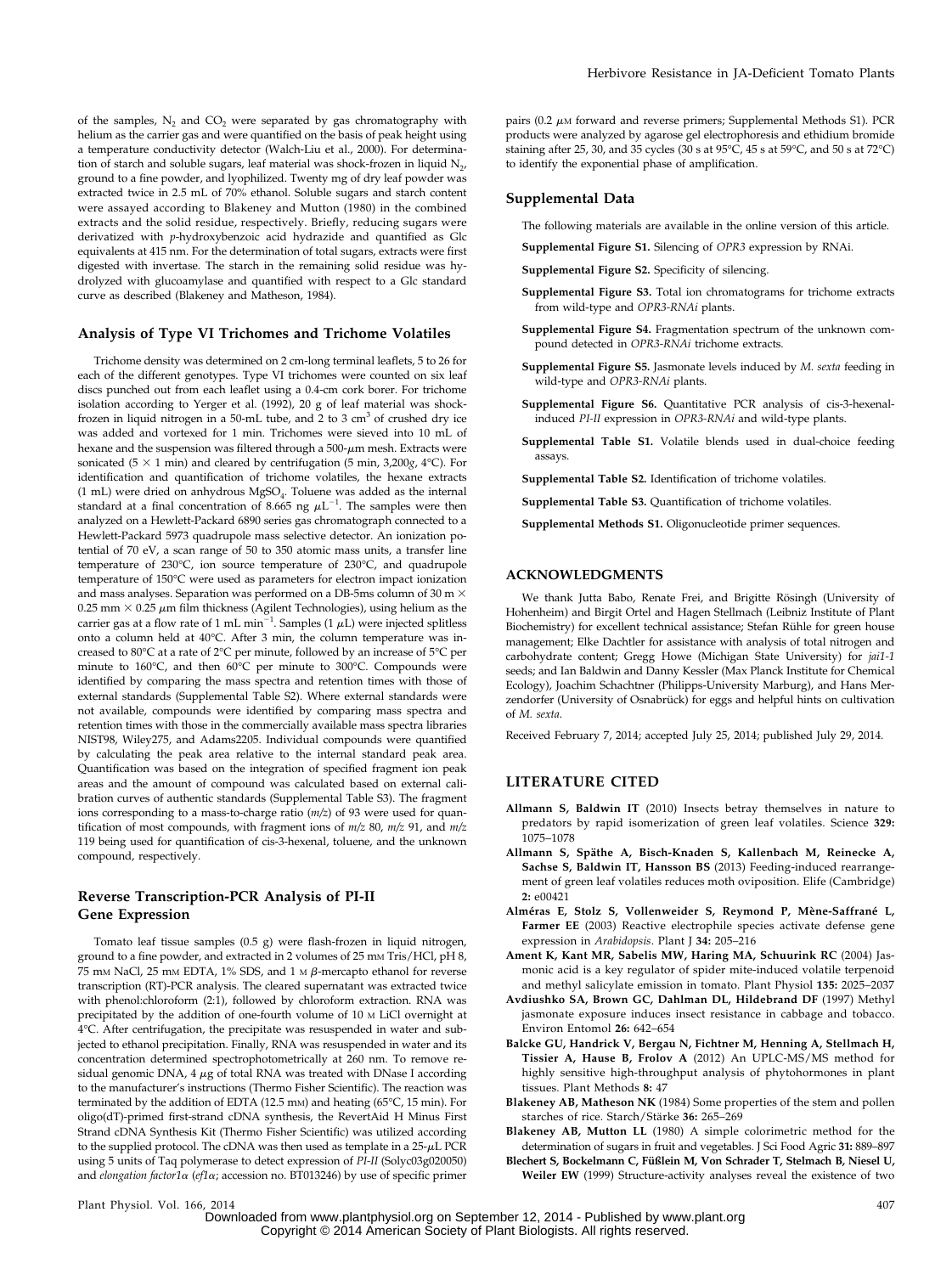separate groups of active octadecanoids in elicitation of the tendril-coiling response of Bryonia dioica Jacq. Planta 207: 470–479

- Bleeker PM, Mirabella R, Diergaarde PJ, VanDoorn A, Tissier A, Kant MR, Prins M, de Vos M, Haring MA, Schuurink RC (2012) Improved herbivore resistance in cultivated tomato with the sesquiterpene biosynthetic pathway from a wild relative. Proc Natl Acad Sci USA 109: 20124–20129
- Boughton AJ, Hoover K, Felton GW (2005) Methyl jasmonate application induces increased densities of glandular trichomes on tomato, Lycopersicon esculentum. J Chem Ecol 31: 2211-2216
- Breithaupt C, Kurzbauer R, Lilie H, Schaller A, Strassner J, Huber R, Macheroux P, Clausen T (2006) Crystal structure of 12-oxophytodienoate reductase 3 from tomato: self-inhibition by dimerization. Proc Natl Acad Sci USA 103: 14337–14342
- Breithaupt C, Kurzbauer R, Schaller F, Stintzi A, Schaller A, Huber R, Macheroux P, Clausen T (2009) Structural basis of substrate specificity of plant 12-oxophytodienoate reductases. J Mol Biol 392: 1266–1277
- Browse J (2009) Jasmonate passes muster: a receptor and targets for the defense hormone. Annu Rev Plant Biol 60: 183–205
- Brüx A, Liu TY, Krebs M, Stierhof YD, Lohmann JU, Miersch O, Wasternack C, Schumacher K (2008) Reduced V-ATPase activity in the trans-Golgi network causes oxylipin-dependent hypocotyl growth inhibition in Arabidopsis. Plant Cell 20: 1088–1100
- Carter CD, Gianfagna TJ, Sacalis JN (1989) Sesquiterpenes in glandular trichomes of a wild tomato species and toxicity to the Colorado potato beetle. J Agric Food Chem 37: 1425–1428
- Chehab EW, Kaspi R, Savchenko T, Rowe H, Negre-Zakharov F, Kliebenstein D, Dehesh K (2008) Distinct roles of jasmonates and aldehydes in plant-defense responses. PLoS ONE 3: e1904
- Chehab EW, Kim S, Savchenko T, Kliebenstein D, Dehesh K, Braam J (2011) Intronic T-DNA insertion renders Arabidopsis opr3 a conditional jasmonic acid-producing mutant. Plant Physiol 156: 770–778
- Chen QF, Dai LY, Xiao S, Wang YS, Liu XL, Wang GL (2007) The COI1 and DFR genes are essential for regulation of jasmonate-induced anthocyanin accumulation in Arabidopsis. J Integr Plant Biol 9: 1370–1377
- Chini A, Fonseca S, Fernández G, Adie B, Chico JM, Lorenzo O, García-Casado G, López-Vidriero I, Lozano FM, Ponce MR, et al (2007) The JAZ family of repressors is the missing link in jasmonate signalling. Nature 448: 666–671
- Dalin P, Agren J, Björkman C, Huttunen P, Kärkkäinen K (2008) Leaf trichome formation and plant resistance to herbivory. In Schaller A, ed, Induced Plant Resistance to Herbivory. Springer, Heidelberg, pp 89–105
- Dave A, Graham IA (2012) Oxylipin signalling: a distinct role for the jasmonic acid precursor 12-Oxo-Phytodienoic Acid (cisOPDA). Front Plant Sci 3: 42
- Dave A, Hernández ML, He Z, Andriotis VME, Vaistij FE, Larson TR, Graham IA (2011) 12-oxo-phytodienoic acid accumulation during seed development represses seed germination in Arabidopsis. Plant Cell 23: 583–599
- De Geyter N, Gholami A, Goormachtig S, Goossens A (2012) Transcriptional machineries in jasmonate-elicited plant secondary metabolism. Trends Plant Sci 17: 349–359
- De Marcos Lousa C, van Roermund CWT, Postis VLG, Dietrich D, Kerr ID, Wanders RJA, Baldwin SA, Baker A, Theodoulou FL (2013) Intrinsic acyl-CoA thioesterase activity of a peroxisomal ATP binding cassette transporter is required for transport and metabolism of fatty acids. Proc Natl Acad Sci USA 110: 1279–1284
- Degenhardt DC, Refi-Hind S, Stratmann JW, Lincoln DE (2010) Systemin and jasmonic acid regulate constitutive and herbivore-induced systemic volatile emissions in tomato, Solanum lycopersicum. Phytochemistry 71: 2024–2037
- del Campo ML, Miles CI, Schroeder FC, Mueller C, Booker R, Renwick JA (2001) Host recognition by the tobacco hornworm is mediated by a host plant compound. Nature 411: 186–189
- Eigenbrode SD, Trumble JT, Millar JG, White KK (1994) Topical toxicity of tomato sesquiterpenes to the beet armyworm and the role of these compounds in resistance derived from an accession of Lycopersicon hirsutum f. typicum. J Agric Food Chem 42: 807-810
- Engelberth J, Alborn HT, Schmelz EA, Tumlinson JH (2004) Airborne signals prime plants against insect herbivore attack. Proc Natl Acad Sci USA 101: 1781–1785
- Escalante-Pérez M, Krol E, Stange A, Geiger D, Al-Rasheid KAS, Hause B, Neher E, Hedrich R (2011) A special pair of phytohormones controls

excitability, slow closure, and external stomach formation in the Venus flytrap. Proc Natl Acad Sci USA 108: 15492–15497

- Farmer EE, Mueller MJ (2013) ROS-mediated lipid peroxidation and RESactivated signaling. Annu Rev Plant Biol 64: 429–450
- Farmer EE, Ryan CA (1990) Interplant communication: airborne methyl jasmonate induces synthesis of proteinase inhibitors in plant leaves. Proc Natl Acad Sci USA 87: 7713–7716
- Farmer EE, Ryan CA (1992) Octadecanoid precursors of jasmonic acid activate the synthesis of wound-inducible proteinase inhibitors. Plant Cell 4: 129–134
- Fillatti JJ, Kiser J, Rose R, Comai L (1987) Efficient transfer of a glyphosate tolerance gene into tomato using a binary Agrobacterium tumefaciens vector. Nat Biotechnol 5: 726–730
- Fliegmann J, Schüler G, Boland W, Ebel J, Mithöfer A (2003) The role of octadecanoids and functional mimics in soybean defense responses. Biol Chem 384: 437–446
- Fonseca S, Chini A, Hamberg M, Adie B, Porzel A, Kramell R, Miersch O, Wasternack C, Solano R (2009) (+)-7-iso-Jasmonoyl-L-isoleucine is the endogenous bioactive jasmonate. Nat Chem Biol 5: 344–350
- Frost CJ, Mescher MC, Dervinis C, Davis JM, Carlson JE, De Moraes CM (2008) Priming defense genes and metabolites in hybrid poplar by the green leaf volatile cis-3-hexenyl acetate. New Phytol 180: 722–734
- Fulda M, Schnurr J, Abbadi A, Heinz E, Browse J (2004) Peroxisomal Acyl-CoA synthetase activity is essential for seedling development in Arabidopsis thaliana. Plant Cell 16: 394–405
- Goetz S, Hellwege A, Stenzel I, Kutter C, Hauptmann V, Forner S, McCaig B, Hause G, Miersch O, Wasternack C, et al (2012) Role of cis-12-oxo-phytodienoic acid in tomato embryo development. Plant Physiol 158: 1715–1727
- Green TR, Ryan CA (1972) Wound-induced proteinase inhibitor in plant leaves: a possible defense mechanism against insects. Science 175: 776–777
- Halitschke R, Ziegler J, Keinänen M, Baldwin IT (2004) Silencing of hydroperoxide lyase and allene oxide synthase reveals substrate and defense signaling crosstalk in Nicotiana attenuata. Plant J 40: 35–46
- Haribal M, Renwick JAA, Attygalle AB, Kiemle D (2006) A feeding stimulant for Manduca sexta from Solanum surattenses. J Chem Ecol 32: 2687–2694
- Hause B, Stenzel I, Miersch O, Maucher H, Kramell R, Ziegler J, Wasternack C (2000) Tissue-specific oxylipin signature of tomato flowers: allene oxide cyclase is highly expressed in distinct flower organs and vascular bundles. Plant J 24: 113–126
- Heiling S, Schuman MC, Schoettner M, Mukerjee P, Berger B, Schneider B, Jassbi AR, Baldwin IT (2010) Jasmonate and ppHsystemin regulate key malonylation steps in the biosynthesis of 17-hydroxygeranyllinalool diterpene glycosides, an abundant and effective direct defense against herbivores in Nicotiana attenuata. Plant Cell 22: 273–292
- Heitz T, Widemann E, Lugan R, Miesch L, Ullmann P, Désaubry L, Holder E, Grausem B, Kandel S, Miesch M, et al (2012) Cytochromes P450 CYP94C1 and CYP94B3 catalyze two successive oxidation steps of plant hormone Jasmonoyl-isoleucine for catabolic turnover. J Biol Chem 287: 6296–6306
- Howe GA, Lightner J, Browse J, Ryan CA (1996) An octadecanoid pathway mutant (JL5) of tomato is compromised in signaling for defense against insect attack. Plant Cell 8: 2067–2077
- Howe GA, Schaller A (2008) Direct defenses in plants and their induction by wounding and insect herbivores. In Schaller A, ed, Induced Plant Resistance to Herbivory. Springer, Heidelberg, pp 7–29
- Ishiguro S, Kawai-Oda A, Ueda J, Nishida I, Okada K (2001) The DE-FECTIVE IN ANTHER DEHISCENCE1 gene encodes a novel phospholipase A1 catalyzing the initial step of jasmonic acid biosynthesis, which synchronizes pollen maturation, anther dehiscence, and flower opening in Arabidopsis. Plant Cell 13: 2191–2209
- Kang JH, Liu G, Shi F, Jones AD, Beaudry RM, Howe GA (2010) The tomato odorless-2 mutant is defective in trichome-based production of diverse specialized metabolites and broad-spectrum resistance to insect herbivores. Plant Physiol 154: 262–272
- Kang JH, Wang L, Giri A, Baldwin IT (2006) Silencing threonine deaminase and JAR4 in Nicotiana attenuata impairs jasmonic acid-isoleucinemediated defenses against Manduca sexta. Plant Cell 18: 3303–3320
- Kazan K, Manners JM (2012) JAZ repressors and the orchestration of phytohormone crosstalk. Trends Plant Sci 17: 22–31
- Kennedy GG (2003) Tomato, pests, parasitoids, and predators: tritrophic interactions involving the genus Lycopersicon. Annu Rev Entomol 48: 51–72

Downloaded from [www.plantphysiol.org](http://www.plantphysiol.org/) on September 12, 2014 - Published by [www.plant.org](http://www.plant.org) Copyright © 2014 American Society of Plant Biologists. All rights reserved.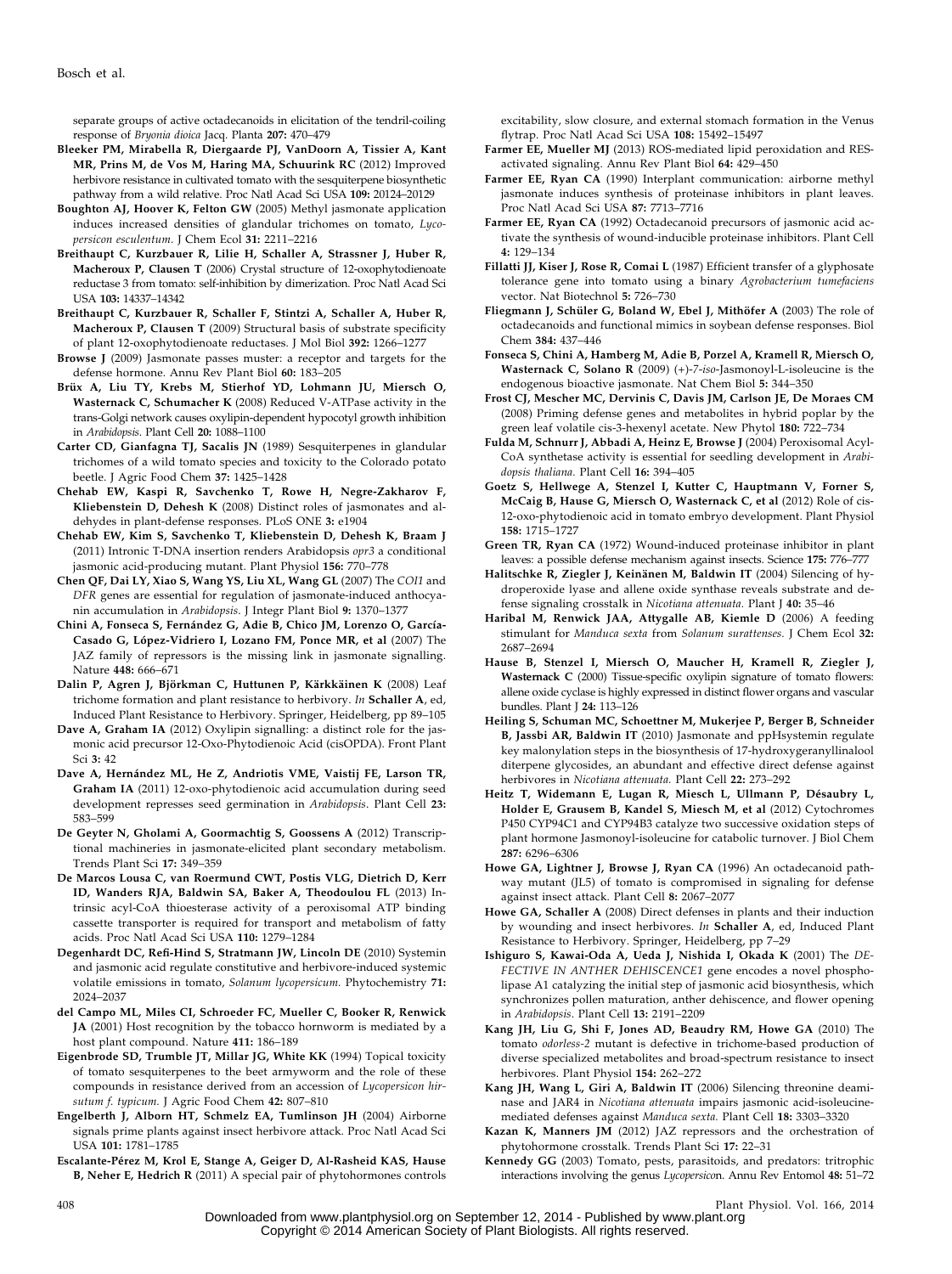- Kessler A, Baldwin IT (2001) Defensive function of herbivore-induced plant volatile emissions in nature. Science 291: 2141–2144
- Kessler A, Halitschke R, Baldwin IT (2004) Silencing the jasmonate cascade: induced plant defenses and insect populations. Science 305: 665–668
- Koch T, Krumm T, Jung V, Engelberth J, Boland W (1999) Differential induction of plant volatile biosynthesis in the lima bean by early and late intermediates of the octadecanoid-signaling pathway. Plant Physiol 121: 153–162
- Koo AJK, Chung HS, Kobayashi Y, Howe GA (2006) Identification of a peroxisomal acyl-activating enzyme involved in the biosynthesis of jasmonic acid in Arabidopsis. J Biol Chem 281: 33511–33520
- Koo AJK, Gao X, Jones AD, Howe GA (2009) A rapid wound signal activates the systemic synthesis of bioactive jasmonates in Arabidopsis. Plant J 59: 974–986
- Koo AJK, Howe GA (2009) The wound hormone jasmonate. Phytochemistry 70: 1571–1580
- Koo AJK, Howe GA (2012) Catabolism and deactivation of the lipidderived hormone jasmonoyl-isoleucine. Front Plant Sci 3: 19
- Li C, Liu G, Xu C, Lee GI, Bauer P, Ling HQ, Ganal MW, Howe GA (2003) The tomato suppressor of prosystemin-mediated responses2 gene encodes a fatty acid desaturase required for the biosynthesis of jasmonic acid and the production of a systemic wound signal for defense gene expression. Plant Cell 15: 1646–1661
- Li C, Schilmiller AL, Liu G, Lee GI, Jayanty S, Sageman C, Vrebalov J, Giovannoni JJ, Yagi K, Kobayashi Y, et al (2005) Role of beta-oxidation in jasmonate biosynthesis and systemic wound signaling in tomato. Plant Cell 17: 971–986
- Li L, Li C, Lee GI, Howe GA (2002) Distinct roles for jasmonate synthesis and action in the systemic wound response of tomato. Proc Natl Acad Sci USA 99: 6416–6421
- Li L, Zhao Y, McCaig BC, Wingerd BA, Wang J, Whalon ME, Pichersky E, Howe GA (2004) The tomato homolog of CORONATINE-INSENSITIVE1 is required for the maternal control of seed maturation, jasmonate-signaled defense responses, and glandular trichome development. Plant Cell 16: 126–143
- Loreti E, Povero G, Novi G, Solfanelli C, Alpi A, Perata P (2008) Gibberellins, jasmonate and abscisic acid modulate the sucrose-induced expression of anthocyanin biosynthetic genes in Arabidopsis. New Phytol 179: 1004–1016
- Matsui K (2006) Green leaf volatiles: hydroperoxide lyase pathway of oxylipin metabolism. Curr Opin Plant Biol 9: 274–280
- Matsuura H, Takeishi S, Kiatoka N, Sato C, Sueda K, Masuta C, Nabeta K (2012) Transportation of de novo synthesized jasmonoyl isoleucine in tomato. Phytochemistry 83: 25–33
- Matthes MC, Bruce TJ, Ton J, Verrier PJ, Pickett JA, Napier JA (2010) The transcriptome of cis-jasmone-induced resistance in Arabidopsis thaliana and its role in indirect defence. Planta 232: 1163–1180
- McConn M, Browse J (1996) The critical requirement for linolenic acid is pollen development, not photosynthesis, in an Arabidopsis mutant. Plant Cell 8: 403–416
- Miersch O, Neumerkel J, Dippe M, Stenzel I, Wasternack C (2008) Hydroxylated jasmonates are commonly occurring metabolites of jasmonic acid and contribute to a partial switch-off in jasmonate signaling. New Phytol 177: 114–127
- Mosblech A, Feussner I, Heilmann I (2009) Oxylipins: structurally diverse metabolites from fatty acid oxidation. Plant Physiol Biochem 47: 511–517
- Mousavi SAR, Chauvin A, Pascaud F, Kellenberger S, Farmer EE (2013) GLUTAMATE RECEPTOR-LIKE genes mediate leaf-to-leaf wound signalling. Nature 500: 422–426
- Mueller S, Hilbert B, Dueckershoff K, Roitsch T, Krischke M, Mueller MJ, Berger S (2008) General detoxification and stress responses are mediated by oxidized lipids through TGA transcription factors in Arabidopsis. Plant Cell 20: 768–785
- Nakamura Y, Mithöfer A, Kombrink E, Boland W, Hamamoto S, Uozumi N, Tohma K, Ueda M (2011) 12-hydroxyjasmonic acid glucoside is a COI1-JAZ-independent activator of leaf-closing movement in Samanea saman. Plant Physiol 155: 1226–1236
- Noir S, Bömer M, Takahashi N, Ishida T, Tsui T-L, Balbi V, Shanahan H, Sugimoto K, Devoto A (2013) Jasmonate controls leaf growth by repressing cell proliferation and the onset of endoreduplication while maintaining a potential stand-by mode. Plant Physiol 161: 1930–1951
- Overmyer K, Tuominen H, Kettunen R, Betz C, Langebartels C, Sandermann H Jr, Kangasjärvi J (2000) Ozone-sensitive Arabidopsis rcd1

mutant reveals opposite roles for ethylene and jasmonate signaling pathways in regulating superoxide-dependent cell death. Plant Cell 12: 1849– 1862

- Park JH, Halitschke R, Kim HB, Baldwin IT, Feldmann KA, Feyereisen R (2002) A knock-out mutation in allene oxide synthase results in male sterility and defective wound signal transduction in Arabidopsis due to a block in jasmonic acid biosynthesis. Plant J 31: 1–12
- Park SW, Li W, Viehhauser A, He B, Kim S, Nilsson AK, Andersson MX, Kittle JD, Ambavaram MMR, Luan S, et al (2013) Cyclophilin 20-3 relays a 12-oxo-phytodienoic acid signal during stress responsive regulation of cellular redox homeostasis. Proc Natl Acad Sci USA 110: 9559–9564
- Paschold A, Halitschke R, Baldwin IT (2007) Co(i)-ordinating defenses: NaCOI1 mediates herbivore- induced resistance in Nicotiana attenuata and reveals the role of herbivore movement in avoiding defenses. Plant J 51: 79–91
- Pauwels L, Goossens A (2011) The JAZ proteins: a crucial interface in the jasmonate signaling cascade. Plant Cell 23: 3089–3100
- Peiffer M, Tooker JF, Luthe DS, Felton GW (2009) Plants on early alert: glandular trichomes as sensors for insect herbivores. New Phytol 184: 644–656
- Quintana A, Reinhard J, Faure R, Uva P, Bagnères AG, Massiot G, Clément JL (2003) Interspecific variation in terpenoid composition of defensive secretions of European Reticulitermes termites. J Chem Ecol 29: 639–652
- Rao MV, Lee H, Creelman RA, Mullet JE, Davis KR (2000) Jasmonic acid signaling modulates ozone-induced hypersensitive cell death. Plant Cell 12: 1633–1646
- Restrepo MA, Freed DD, Carrington JC (1990) Nuclear transport of plant potyviral proteins. Plant Cell 2: 987–998
- Ribot C, Zimmerli C, Farmer EE, Reymond P, Poirier Y (2008) Induction of the Arabidopsis PHO1;H10 gene by 12-oxo-phytodienoic acid but not jasmonic acid via a CORONATINE INSENSITIVE1-dependent pathway. Plant Physiol 147: 696–706
- Ryu CM, Murphy JF, Mysore KS, Kloepper JW (2004) Plant growthpromoting rhizobacteria systemically protect Arabidopsis thaliana against Cucumber mosaic virus by a salicylic acid and NPR1-independent and jasmonic acid-dependent signaling pathway. Plant J 39: 381–392
- Sánchez-Hernández C, López MG, Délano-Frier JP (2006) Reduced levels of volatile emissions in jasmonate-deficient spr2 tomato mutants favour oviposition by insect herbivores. Plant Cell Environ 29: 546–557
- Sanders PM, Lee PY, Biesgen C, Boone JD, Beals TP, Weiler EW, Goldberg RB (2000) The Arabidopsis DELAYED DEHISCENCE1 gene encodes an enzyme in the jasmonic acid synthesis pathway. Plant Cell 12: 1041–1061
- Sato C, Aikawa K, Sugiyama S, Nabeta K, Masuta C, Matsuura H (2011) Distal transport of exogenously applied jasmonoyl-isoleucine with wounding stress. Plant Cell Physiol 52: 509–517
- Schaller A, Frasson D (2001) Induction of wound response gene expression in tomato leaves by ionophores. Planta 212: 431–435
- Schaller A, Ryan CA (1996) Systemin—a polypeptide defense signal in plants. BioEssays 18: 27–33
- Schaller A, Stintzi A (2008) Jasmonate biosynthesis and signaling for induced plant defense against herbivory. In Schaller A, ed, Induced Plant Resistance to Herbivory. Springer, Heidelberg, pp 349–365
- Schaller A, Stintzi A (2009) Enzymes in jasmonate biosynthesis structure, function, regulation. Phytochemistry 70: 1532–1538
- Schaller F, Biesgen C, Müssig C, Altmann T, Weiler EW (2000) 12- Oxophytodienoate reductase 3 (OPR3) is the isoenzyme involved in jasmonate biosynthesis. Planta 210: 979–984
- Schuman MC, Barthel K, Baldwin IT (2012) Herbivory-induced volatiles function as defenses increasing fitness of the native plant Nicotiana attenuata in nature. Elife (Cambridge) 1: e00007
- Sheard LB, Tan X, Mao H, Withers J, Ben-Nissan G, Hinds TR, Kobayashi Y, Hsu FF, Sharon M, Browse J, et al (2010) Jasmonate perception by inositol-phosphate-potentiated COI1-JAZ co-receptor. Nature 468: 400–405
- Shiojiri K, Kishimoto K, Ozawa R, Kugimiya S, Urashimo S, Arimura G, Horiuchi J, Nishioka T, Matsui K, Takabayashi J (2006) Changing green leaf volatile biosynthesis in plants: an approach for improving plant resistance against both herbivores and pathogens. Proc Natl Acad Sci USA 103: 16672–16676